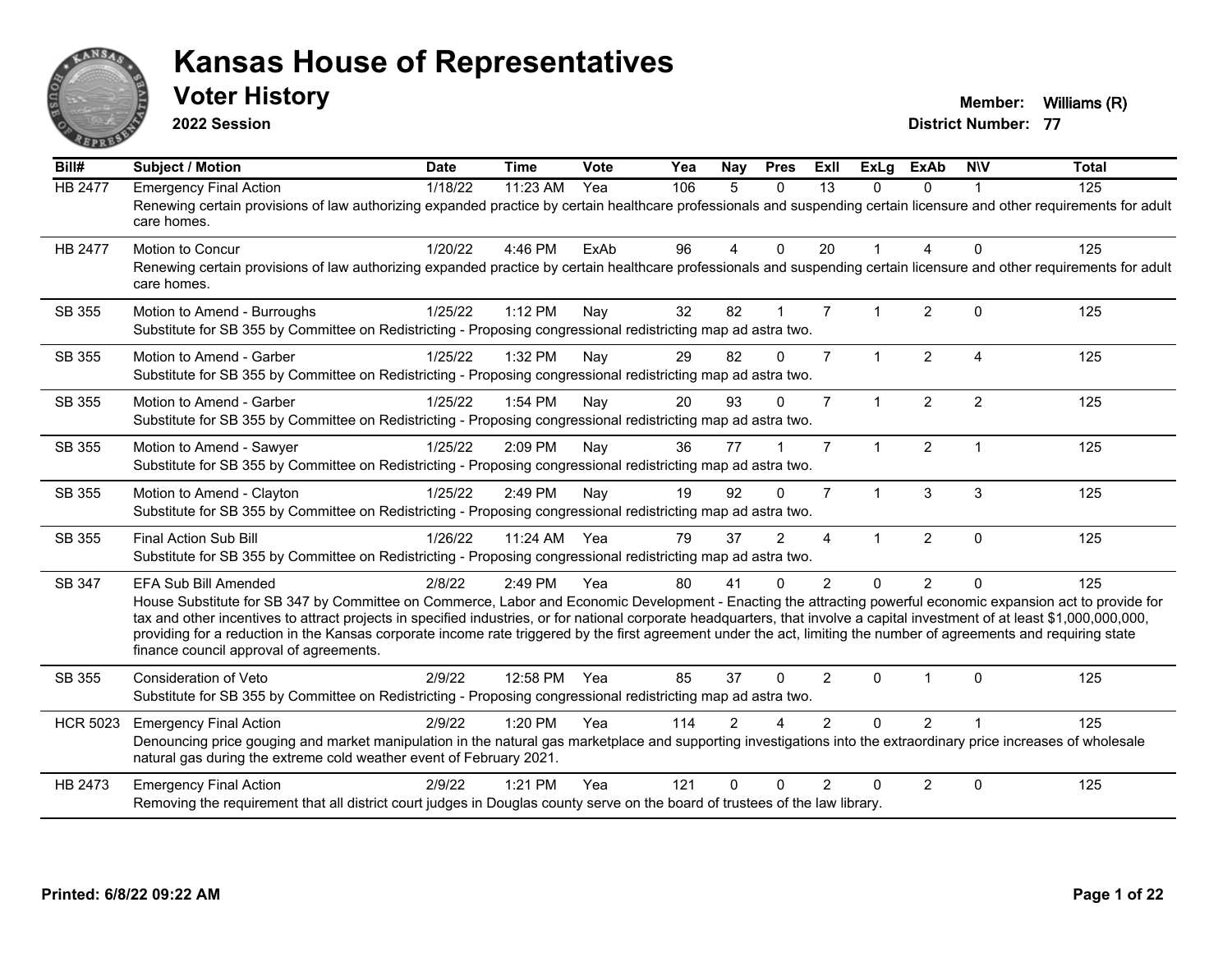

**2022 Session**

**Voter History Member: Williams** (R)

| Bill#           | <b>Subject / Motion</b>                                                                                                                                                                                                                                                              | <b>Date</b> | <b>Time</b> | Vote | Yea | <b>Nav</b> | <b>Pres</b> | ExIl           | <b>ExLg</b>  | <b>ExAb</b>    | <b>NIV</b>     | <b>Total</b> |
|-----------------|--------------------------------------------------------------------------------------------------------------------------------------------------------------------------------------------------------------------------------------------------------------------------------------|-------------|-------------|------|-----|------------|-------------|----------------|--------------|----------------|----------------|--------------|
| <b>HB 2490</b>  | <b>Emergency Final Action</b><br>Authorizing the state treasurer to determine account owners and designated beneficiaries for an ABLE savings account, adding who may open such an account and<br>requiring compliance with the federal internal revenue code.                       | 2/9/22      | 1:22 PM     | Yea  | 118 | 3          | $\Omega$    | $\mathfrak{p}$ | 0            | $\mathcal{P}$  | $\Omega$       | 125          |
| HB 2480         | <b>Final Action</b><br>Amending the public water supply project loan program's definition of "project" to remove the definition's current exclusion of projects that are<br>related to the diversion or transportation of water acquired through a water transfer.                   | 2/15/22     | 11:59 PM    | Yea  | 118 | $\Omega$   | $\Omega$    | 3              | $\Omega$     | $\overline{2}$ | $\overline{2}$ | 125          |
| HB 2564         | <b>Final Action</b><br>Updating the version of risk-based capital instructions in effect.                                                                                                                                                                                            | 2/15/22     | 11:59 PM    | Yea  | 118 | $\Omega$   | $\Omega$    | 3              | $\Omega$     | $\overline{2}$ | $\overline{2}$ | 125          |
| HB 2489         | <b>Final Action Amended</b><br>Amending provisions of the technology-enabled fiduciary financial institutions act relating to fees and assessments, examinations, disclosures to consumers and<br>requiring such institutions to be mandatory reporters for purposes of elder abuse. | 2/16/22     | 11:17 AM    | Yea  | 120 | $\Omega$   | $\Omega$    |                | $\Omega$     | 3              |                | 125          |
| HB 2537         | <b>Final Action</b><br>Requiring the insurance department to hold a hearing in cases involving an order under the Kansas administrative procedure act.                                                                                                                               | 2/16/22     | 11:19 AM    | Yea  | 120 | $\Omega$   |             |                | $\Omega$     | 3              | $\Omega$       | 125          |
| SB 337          | <b>Final Action</b><br>Converting the conditional charter issued for the pilot program under the technology-enabled fiduciary financial institutions act to a full fiduciary financial institution<br>charter.                                                                       | 2/16/22     | 11:20 AM    | Yea  | 119 |            |             |                | 0            | 3              | $\Omega$       | 125          |
| <b>HCR 5014</b> | Motion to Recommend for Passage<br>Proposing a constitutional amendment that provides for legislative oversight of rules and regulations adopted by executive branch agencies and officials.                                                                                         | 2/16/22     | 12:30 PM    | Yea  | 77  | 42         | $\Omega$    |                | 0            | $\overline{2}$ | 3              | 125          |
| HB 2560         | <b>Final Action</b><br>Extending certain penalties, fees and maximum amounts of fees and the expiration dates of certain programs of the Kansas department of agriculture.                                                                                                           | 2/17/22     | 12:25 PM    | Yea  | 101 | 11         | $\Omega$    |                | $\Omega$     | 11             |                | 125          |
| HB 2591         | <b>Final Action</b><br>Repealing the state general fund and conservation fee fund transfers to the abandoned oil and gas well fund.                                                                                                                                                  | 2/17/22     | 12:27 PM    | Yea  | 112 | $\Omega$   | $\Omega$    | $\overline{1}$ | $\Omega$     | 11             |                | 125          |
| <b>HCR 5014</b> | <b>Final Action</b><br>Proposing a constitutional amendment that provides for legislative oversight of rules and regulations adopted by executive branch agencies and officials.                                                                                                     | 2/17/22     | 12:43 PM    | Yea  | 80  | 33         | $\Omega$    |                | $\mathbf{0}$ | 11             | $\Omega$       | 125          |
| HB 2540         | <b>Emergency Final Action</b><br>Authorizing the construction of a memorial honoring Kansas gold star families.                                                                                                                                                                      | 2/17/22     | 12:45 PM    | Yea  | 113 | $\Omega$   | $\Omega$    |                | $\Omega$     | 11             | $\Omega$       | 125          |
| HB 2458         | <b>Emergency Final Action</b><br>Designating a portion of U.S. highway 56 as the PFC Shane Austin memorial highway.                                                                                                                                                                  | 2/17/22     | 12:47 PM    | Yea  | 113 | $\Omega$   | $\Omega$    | $\overline{1}$ | $\Omega$     | 11             | $\Omega$       | 125          |
| HB 2476         | <b>Emergency Final Action</b><br>Providing for the silver star and bronze star distinctive license plates.                                                                                                                                                                           | 2/17/22     | 12:48 PM    | Yea  | 113 | 0          | $\Omega$    |                | 0            | 11             | $\mathbf 0$    | 125          |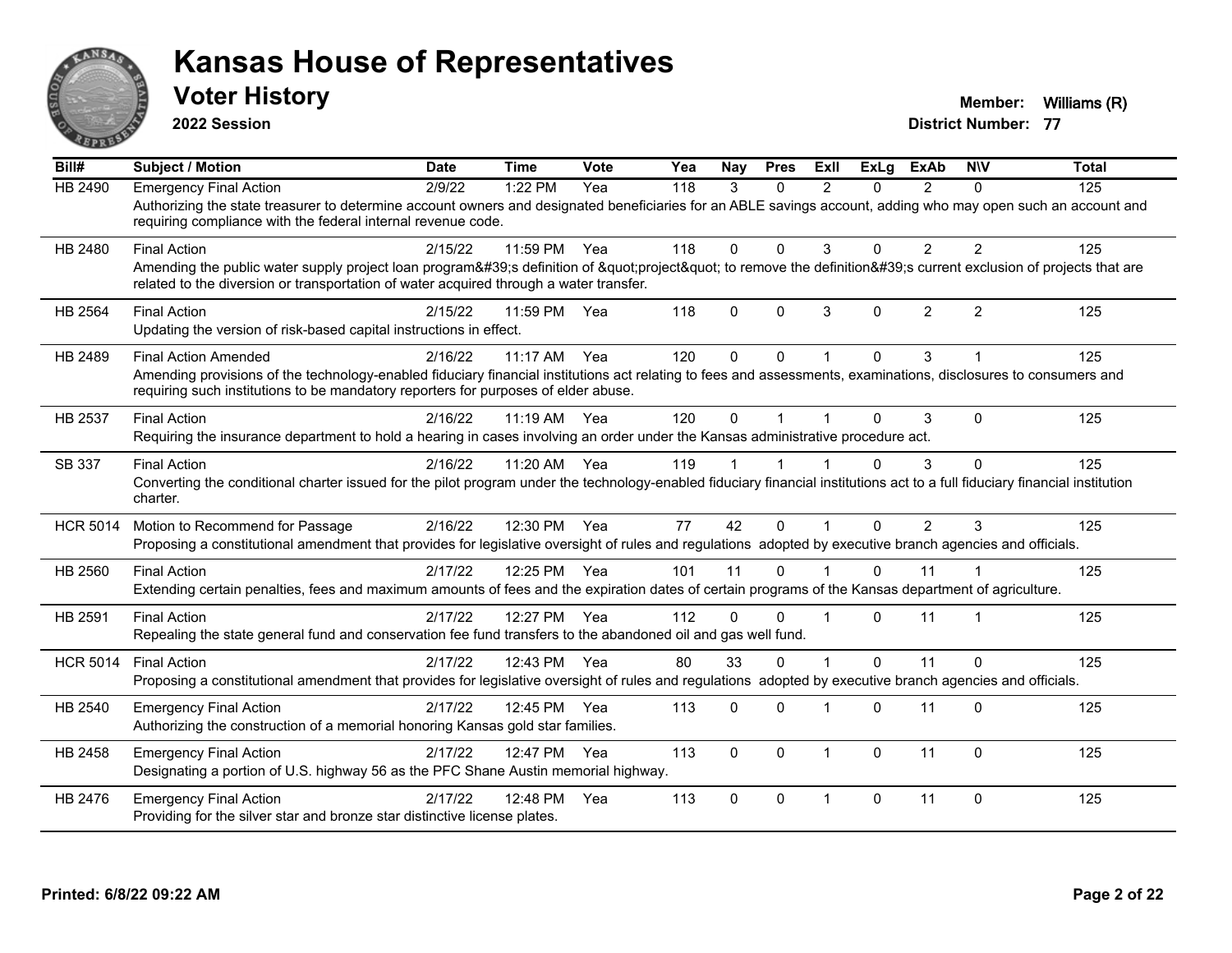

**2022 Session**

**Voter History Member: Williams** (R)

| $\overline{Bill#}$ | <b>Subject / Motion</b>                                                                                                                                                                                                                                                                                                                                                                                                                                         | <b>Date</b> | <b>Time</b>  | Vote | Yea | <b>Nay</b>     | <b>Pres</b>  | ExII           | $\overline{Ex}$ Lg | <b>ExAb</b>    | <b>NIV</b>     | <b>Total</b> |
|--------------------|-----------------------------------------------------------------------------------------------------------------------------------------------------------------------------------------------------------------------------------------------------------------------------------------------------------------------------------------------------------------------------------------------------------------------------------------------------------------|-------------|--------------|------|-----|----------------|--------------|----------------|--------------------|----------------|----------------|--------------|
| <b>HB 2478</b>     | <b>Emergency Final Action</b><br>Designating a portion of United States highway 166 as the SGT Evan S Parker memorial highway.                                                                                                                                                                                                                                                                                                                                  | 2/17/22     | 12:49 PM     | Yea  | 113 | $\mathbf{0}$   | $\mathbf{0}$ | $\overline{1}$ | $\Omega$           | 11             | $\Omega$       | 125          |
| <b>HCR 5014</b>    | <b>Final Action</b><br>Proposing a constitutional amendment that provides for legislative oversight of rules and regulations adopted by executive branch agencies and officials.                                                                                                                                                                                                                                                                                | 2/21/22     | 11:45 AM Yea |      | 85  | 39             | $\mathbf 0$  | $\mathbf{1}$   | 0                  | $\mathbf 0$    | $\Omega$       | 125          |
| HB 2517            | <b>Final Action Amended</b><br>Transferring the responsibility to certify drug abuse treatment providers that participate in the certified drug abuse treatment program from the department of corrections<br>to the Kansas sentencing commission.                                                                                                                                                                                                              | 2/22/22     | 10:49 AM Yea |      | 120 | $\Omega$       | $\Omega$     | 2              | $\Omega$           | 3              |                | 125          |
| HB 2594            | <b>Final Action Amended</b><br>Exempting certain modifications on antique vehicles from vehicle identification number offense seizures and dispositions.                                                                                                                                                                                                                                                                                                        | 2/22/22     | 10:50 AM Yea |      | 120 | $\Omega$       | $\mathbf{0}$ | $\overline{2}$ | 0                  | $\sqrt{3}$     | $\Omega$       | 125          |
| HB 2607            | <b>Final Action Amended</b><br>Clarifying the time limitations for habeas corpus claims.                                                                                                                                                                                                                                                                                                                                                                        | 2/22/22     | 10:51 AM     | Yea  | 120 | $\Omega$       | $\Omega$     | $\overline{2}$ | $\Omega$           | $\mathfrak{S}$ | $\Omega$       | 125          |
| HB 2299            | Motion to Amend - Fairchild<br>Allowing a search warrant to be executed within 10 days from the date of issuance.                                                                                                                                                                                                                                                                                                                                               | 2/22/22     | 3:16 PM      | Nay  | 35  | 84             | $\Omega$     | $\overline{2}$ | 0                  | $\mathfrak{S}$ | $\overline{1}$ | 125          |
| HB 2703            | Motion to Amend - Clayton<br>Making changes to employment security law provisions regarding the employment security fund and employer contribution rates, the definition of employment to<br>conform with federal law and various updates to the my reemployment plan program, including making the program mandatory with certain exceptions, and providing<br>that the secretary of commerce may require participation by claimants in reemployment services. | 2/22/22     | 4:17 PM      | Nay  | 37  | 80             | $\Omega$     | $\mathcal{P}$  | $\Omega$           | 3              | 3              | 125          |
| HB 2525            | Motion to Recommend for Passage<br>Removing non-cooperation with child support from requirements for food and child care assistance eligibility and exempting adults enrolled in school from the 20-hour-<br>per-week work requirement for child care assistance eligibility for a limited time.                                                                                                                                                                | 2/22/22     | 5:17 PM      | Nay  | 53  | 66             | $\mathbf{0}$ | $\overline{2}$ | $\Omega$           | 3              |                | 125          |
| HB 2110            | <b>Final Action Amended</b><br>Requiring insurance coverage for PANS and PANDAS by the state health care benefits program and requiring the state employee health care commission to submit an<br>impact report on such coverage to the legislature.                                                                                                                                                                                                            | 2/23/22     | 10:21 AM Yea |      | 113 | 8              | $\Omega$     | 3              | $\Omega$           |                | $\Omega$       | 125          |
| HB 2299            | <b>Final Action Amended</b><br>Allowing a search warrant to be executed within 10 days from the date of issuance.                                                                                                                                                                                                                                                                                                                                               | 2/23/22     | 10:22 AM     | Yea  | 119 | $\overline{2}$ | $\mathbf{0}$ | 3              | $\mathbf{0}$       | $\mathbf{1}$   | $\Omega$       | 125          |
| HB 2386            | <b>Final Action Amended</b><br>Establishing requirements for the payment and reimbursement of dental services by a dental benefit plan.                                                                                                                                                                                                                                                                                                                         | 2/23/22     | 10:23 AM     | Yea  | 118 | 3              | $\mathbf 0$  | 3              | 0                  | $\overline{1}$ | $\mathbf 0$    | 125          |
| HB 2456            | <b>Final Action Amended</b><br>Establishing the Kansas kids lifetime combination hunting and fishing license.                                                                                                                                                                                                                                                                                                                                                   | 2/23/22     | 10:24 AM     | Yea  | 117 | 4              | $\mathbf{0}$ | 3              | $\Omega$           | $\overline{1}$ | $\Omega$       | 125          |
| HB 2481            | <b>Final Action</b><br>Authorizing KP&F participating service credit purchase for certain in-state nonfederal governmental employment.                                                                                                                                                                                                                                                                                                                          | 2/23/22     | 10:25 AM     | Yea  | 121 | $\Omega$       | $\Omega$     | 3              | 0                  |                | $\Omega$       | 125          |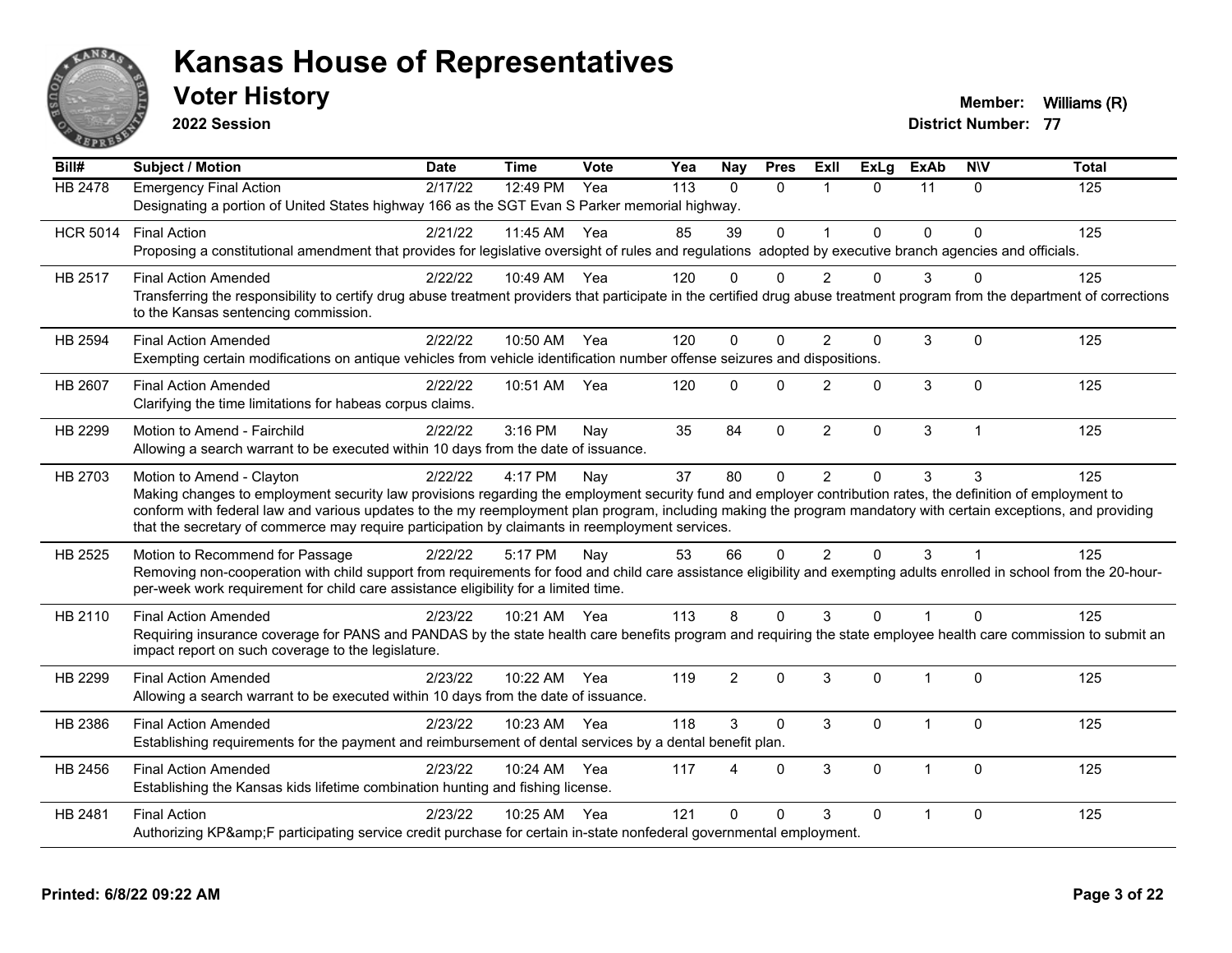

**2022 Session**

**Voter History Member: Williams** (R)

| Bill#          | Subject / Motion                                                                                                                                                                                                                                                                                                                                                | <b>Date</b> | <b>Time</b>  | <b>Vote</b> | Yea | <b>Nay</b>           | <b>Pres</b>  | Exll | $\overline{Ex}$ Lg | <b>ExAb</b>  | <b>NIV</b>   | <b>Total</b> |
|----------------|-----------------------------------------------------------------------------------------------------------------------------------------------------------------------------------------------------------------------------------------------------------------------------------------------------------------------------------------------------------------|-------------|--------------|-------------|-----|----------------------|--------------|------|--------------------|--------------|--------------|--------------|
| <b>HB 2483</b> | <b>Final Action</b>                                                                                                                                                                                                                                                                                                                                             | 2/23/22     | 10:26 AM     | Yea         | 105 | 16                   | $\mathbf{0}$ | 3    | $\Omega$           | $\mathbf 1$  | $\Omega$     | 125          |
|                | Providing for the daughters of the American revolution distinctive license plate.                                                                                                                                                                                                                                                                               |             |              |             |     |                      |              |      |                    |              |              |              |
| HB 2496        | <b>Final Action</b>                                                                                                                                                                                                                                                                                                                                             | 2/23/22     | 10:27 AM     | Yea         | 121 | $\mathbf{0}$         | $\mathbf 0$  | 3    | $\mathbf{0}$       | $\mathbf 1$  | $\mathbf 0$  | 125          |
|                | Enacting the uniform family law arbitration act.                                                                                                                                                                                                                                                                                                                |             |              |             |     |                      |              |      |                    |              |              |              |
| HB 2508        | <b>Final Action</b>                                                                                                                                                                                                                                                                                                                                             | 2/23/22     | 10:28 AM     | Yea         | 115 | 6                    | $\mathbf{0}$ | 3    | $\mathbf{0}$       | $\mathbf{1}$ | $\mathbf{0}$ | 125          |
|                | Requiring retention of fingerprints by the Kansas bureau of investigation for participation in the federal rap back program.                                                                                                                                                                                                                                    |             |              |             |     |                      |              |      |                    |              |              |              |
| HB 2510        | <b>Final Action</b>                                                                                                                                                                                                                                                                                                                                             | 2/23/22     | 10:29 AM Yea |             | 120 |                      | $\Omega$     | 3    | 0                  | 1            | $\Omega$     | 125          |
|                | Updating certain investment limitation requirements to provide increased options for Kansas domiciled life insurance companies investing in equity interests and<br>preferred stock.                                                                                                                                                                            |             |              |             |     |                      |              |      |                    |              |              |              |
| HB 2515        | <b>Final Action</b>                                                                                                                                                                                                                                                                                                                                             | 2/23/22     | 10:30 AM Yea |             | 120 | $\blacktriangleleft$ | $\Omega$     | 3    | $\mathbf{0}$       |              | $\Omega$     | 125          |
|                | Creating a mechanism to seek relief from the Kansas offender registration act requirements for drug offenders and allowing expungement of offenses when such relief is<br>granted.                                                                                                                                                                              |             |              |             |     |                      |              |      |                    |              |              |              |
| HB 2516        | <b>Final Action</b>                                                                                                                                                                                                                                                                                                                                             | 2/23/22     | 10:32 AM Yea |             | 121 | $\Omega$             | $\Omega$     | 3    | $\Omega$           | $\mathbf{1}$ | $\Omega$     | 125          |
|                | Requiring an offender who raises error in such offender's criminal history calculation for the first time on appeal to show prejudicial error, requiring the journal entry<br>used to establish criminal history to be attached to the criminal history worksheet and authorizing the court to correct an illegal sentence while a direct appeal is<br>pending. |             |              |             |     |                      |              |      |                    |              |              |              |
| HB 2529        | <b>Final Action</b>                                                                                                                                                                                                                                                                                                                                             | 2/23/22     | 10:33 AM Yea |             | 120 | $\mathbf{1}$         | $\mathbf{0}$ | 3    | $\Omega$           |              | $\Omega$     | 125          |
|                | Allowing veteran license plate applicants to use either a DD214 form, a military veteran identification card or veteran health identification card for proof of veteran status.                                                                                                                                                                                 |             |              |             |     |                      |              |      |                    |              |              |              |
| <b>HB 2547</b> | <b>Final Action Amended</b>                                                                                                                                                                                                                                                                                                                                     | 2/23/22     | 10:34 AM Yea |             | 120 | $\mathbf 1$          | $\Omega$     | 3    | $\Omega$           |              | $\Omega$     | 125          |
|                | Authorizing technology-enabled fiduciary financial institution insurance companies within the captive insurance act and providing for the requirements and operations<br>thereof.                                                                                                                                                                               |             |              |             |     |                      |              |      |                    |              |              |              |
| HB 2559        | <b>Final Action Amended</b>                                                                                                                                                                                                                                                                                                                                     | 2/23/22     | 10:38 AM Yea |             | 83  | 37                   | 1            | 3    | $\Omega$           |              | $\Omega$     | 125          |
|                | Creating the Kansas cotton boll weevil program and requiring the program to levy an assessment upon Kansas produced cotton and monitor and mitigate the risk of boll<br>weevils.                                                                                                                                                                                |             |              |             |     |                      |              |      |                    |              |              |              |
| HB 2563        | <b>Final Action Amended</b>                                                                                                                                                                                                                                                                                                                                     | 2/23/22     | 10:39 AM Yea |             | 113 | 8                    | $\Omega$     | 3    | $\Omega$           |              | $\Omega$     | 125          |
|                | Concerning the Kansas seed law and the commercial industrial hemp act; relating to labeling; seeds treated with certain substances; definitions; labeling; unlawful<br>actions; certain registrations; inspections; live plant dealers; and testing services.                                                                                                   |             |              |             |     |                      |              |      |                    |              |              |              |
| HB 2567        | <b>Final Action Amended</b>                                                                                                                                                                                                                                                                                                                                     | 2/23/22     | 10:41 AM Yea |             | 114 | 6                    |              | 3    | $\Omega$           |              | $\Omega$     | 125          |
|                | Increasing certain registration and title fees on vehicles for services performed by county treasurers and the division of vehicles and decreasing certain fees related to<br>administrative costs and disposition of such fees.                                                                                                                                |             |              |             |     |                      |              |      |                    |              |              |              |
| HB 2568        | <b>Final Action</b>                                                                                                                                                                                                                                                                                                                                             | 2/23/22     | 10:43 AM     | Yea         | 118 | 3                    | $\mathbf 0$  | 3    | $\Omega$           |              | $\mathbf{0}$ | 125          |
|                | Amending the Kansas mortgage business act by providing for mortgage business work at remote locations, license and registration renewal or reinstatement<br>procedures, surety bond requirements and evidence of solvency and net worth and requiring notice when adding or closing branch offices.                                                             |             |              |             |     |                      |              |      |                    |              |              |              |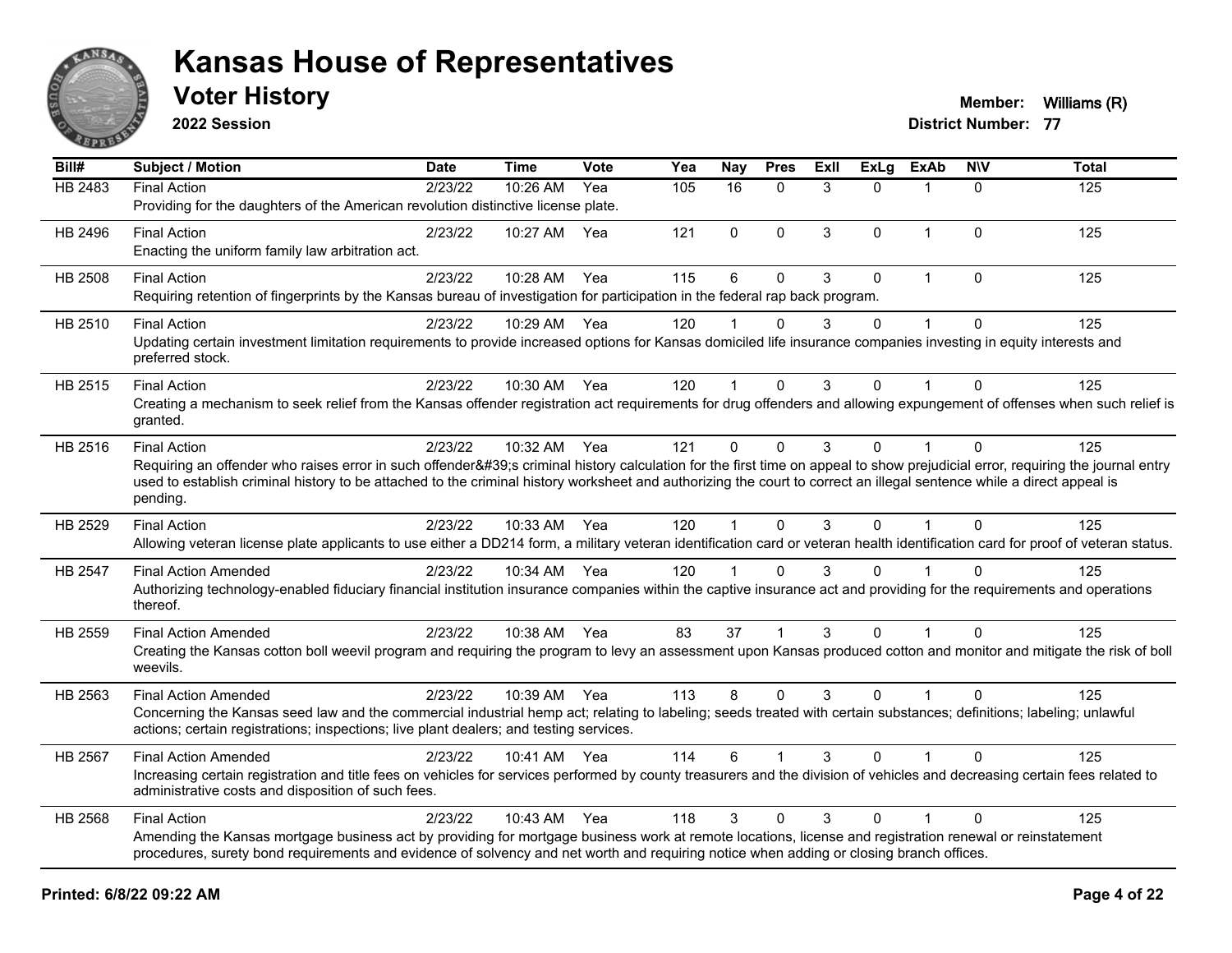

**2022 Session**

**Voter History Member: Williams** (R)

| Bill#           | <b>Subject / Motion</b>                                                                                                                                                                                                                                                                                                                                                                                                                                   | <b>Date</b> | <b>Time</b>  | Vote | Yea | Nay            | <b>Pres</b>  | Exll           | <b>ExLg</b>  | <b>ExAb</b>  | <b>NIV</b>              | <b>Total</b> |
|-----------------|-----------------------------------------------------------------------------------------------------------------------------------------------------------------------------------------------------------------------------------------------------------------------------------------------------------------------------------------------------------------------------------------------------------------------------------------------------------|-------------|--------------|------|-----|----------------|--------------|----------------|--------------|--------------|-------------------------|--------------|
| <b>HB 2574</b>  | <b>Final Action</b><br>Establishing a time limitation for awarding compensation for mental health counseling and increasing certain compensation award amounts by the crime victims<br>compensation board.                                                                                                                                                                                                                                                | 2/23/22     | 10:43 AM     | Yea  | 121 | $\Omega$       | $\Omega$     | 3              | $\Omega$     |              | $\Omega$                | 125          |
| HB 2579         | <b>Final Action Amended</b><br>Requiring electronic filing of campaign reports by candidates for state office unless an exemption is granted for cause.                                                                                                                                                                                                                                                                                                   | 2/23/22     | 10:45 AM Yea |      | 90  | 31             | $\Omega$     | 3              | $\mathbf{0}$ | 1            | $\Omega$                | 125          |
| HB 2595         | <b>Final Action</b><br>Making certain antique vehicle titling procedures applicable to vehicles having a model year of 1960 or later instead of 1950 or later.                                                                                                                                                                                                                                                                                            | 2/23/22     | 10:46 AM     | Yea  | 121 | $\Omega$       | $\Omega$     | 3              | $\Omega$     | $\mathbf{1}$ | $\mathbf{0}$            | 125          |
| HB 2597         | <b>Final Action</b><br>Providing for four distinctive license plates for the Kansas department of wildlife and parks.                                                                                                                                                                                                                                                                                                                                     | 2/23/22     | 10:47 AM     | Yea  | 116 | 5              | $\Omega$     | 3              | $\Omega$     | 1            | $\mathbf 0$             | 125          |
| <b>HB 2608</b>  | <b>Final Action</b><br>Removing provisions authorizing criminal restitution to be enforced as a civil judgment and authorizing judicial districts to contract for collection services for criminal<br>restitution.                                                                                                                                                                                                                                        | 2/23/22     | 10:48 AM     | Yea  | 117 | $\overline{4}$ | $\Omega$     | 3              | 0            |              | $\Omega$                | 125          |
| HB 2633         | <b>Final Action Amended</b><br>Providing for the city of Hutchinson distinctive license plate.                                                                                                                                                                                                                                                                                                                                                            | 2/23/22     | 10:49 AM     | Yea  | 108 | 13             | $\mathbf{0}$ | 3              | $\Omega$     | $\mathbf{1}$ | $\mathbf{0}$            | 125          |
| HB 2654         | <b>Final Action</b><br>Providing guidance to determine how offenders under the supervision of two or more supervision agency can have supervision consolidated into one agency.                                                                                                                                                                                                                                                                           | 2/23/22     | 10:50 AM Yea |      | 121 | $\mathbf{0}$   | $\Omega$     | 3              | $\Omega$     | 1            | $\Omega$                | 125          |
| HB 2688         | <b>Final Action Amended</b><br>Requiring that licensed farm wineries be issued a cereal malt beverage retailer license if the statutory requirements for such retailer license are satisfied.                                                                                                                                                                                                                                                             | 2/23/22     | 10:52 AM     | Yea  | 116 | 5              | $\mathbf 0$  | 3              | $\mathbf{0}$ |              | $\Omega$                | 125          |
| HB 2703         | <b>Final Action</b><br>Making changes to employment security law provisions regarding the employment security fund and employer contribution rates, the definition of employment to<br>conform with federal law and various updates to the my reemployment plan program, including making the program mandatory with certain exceptions, and providing<br>that the secretary of commerce may require participation by claimants in reemployment services. | 2/23/22     | 10:53 AM     | Yea  | 121 | $\Omega$       | $\Omega$     | 3              | 0            |              | $\Omega$                | 125          |
| <b>HCR 5022</b> | <b>Final Action Amended</b><br>Proposing a constitutional amendment requiring that a sheriff be elected in each county; exception.                                                                                                                                                                                                                                                                                                                        | 2/23/22     | 10:56 AM     | Yea  | 97  | 24             | $\mathbf{0}$ | 3              | $\Omega$     | $\mathbf{1}$ | $\mathbf{0}$            | 125          |
| <b>HCR 5030</b> | <b>Emergency Final Action</b><br>Recognizing the growing problem of antisemitism in the United States.                                                                                                                                                                                                                                                                                                                                                    | 2/23/22     | 11:36 AM     | Yea  | 121 | 0              | $\mathbf{0}$ | 3              | $\Omega$     | $\mathbf{1}$ | $\mathbf{0}$            | 125          |
| HB 2605         | <b>Emergency Final Action Amended</b><br>Increasing the rural population requirement maximum for the veterinary training program for rural Kansas and creating a food animal percentage requirement that may<br>be fulfilled in lieu thereof.                                                                                                                                                                                                             | 2/23/22     | 11:37 AM     | Yea  | 115 | 6              | $\Omega$     | 3              | $\Omega$     |              | $\Omega$                | 125          |
| SB 358          | <b>Emergency Final Action</b><br>Amending the public water supply project loan program's definition of "project" to remove the definition's current exclusion of projects that are<br>related to the diversion or transportation of water acquired through a water transfer.                                                                                                                                                                              | 3/2/22      | 11:40 AM     | Yea  | 121 | $\mathbf{0}$   | $\Omega$     | $\overline{2}$ | $\Omega$     | 1            | $\overline{\mathbf{1}}$ | 125          |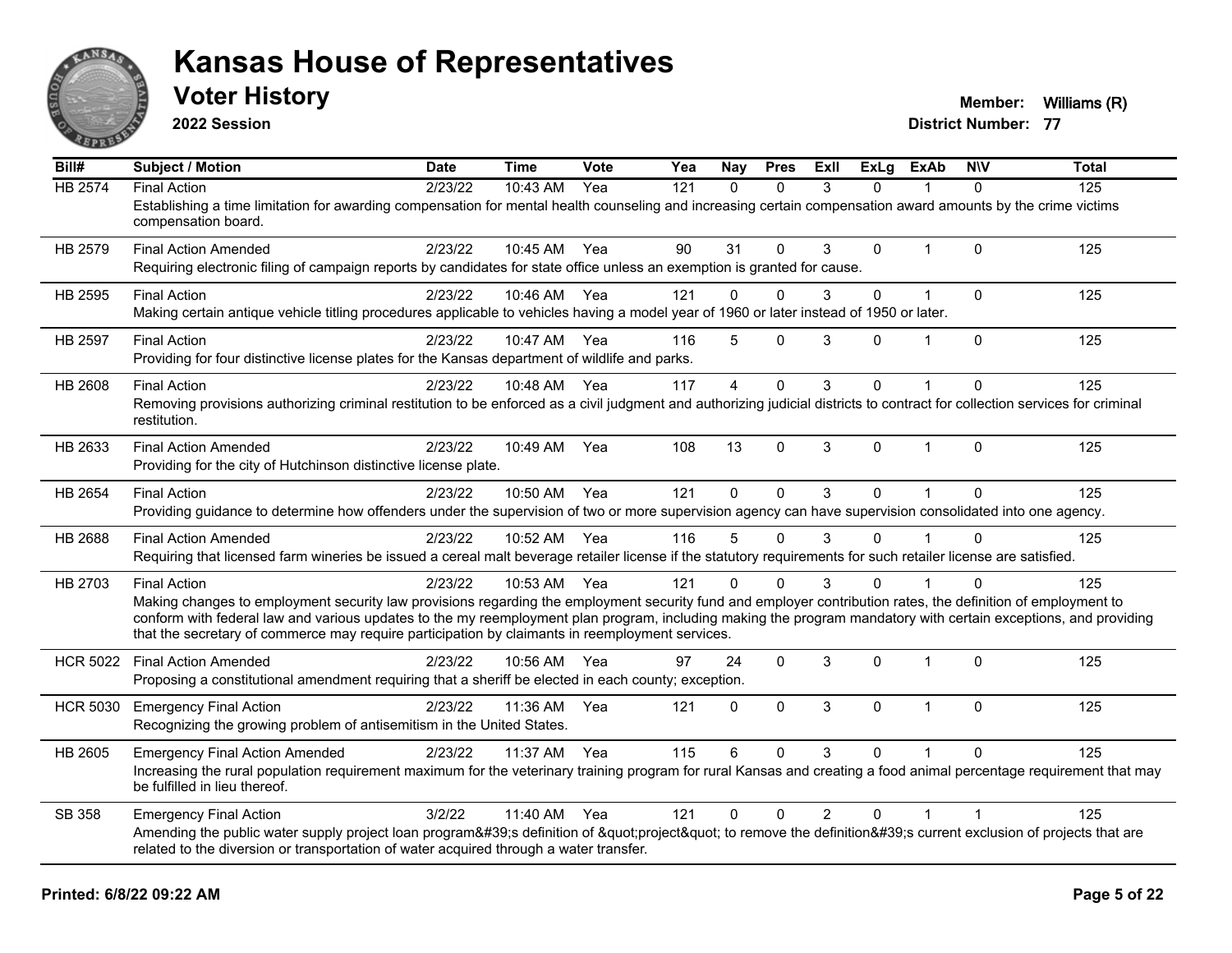

**2022 Session**

**Voter History Member: Williams** (R)

| Bill#           | <b>Subject / Motion</b>                                                                                                                                                                                                                                                                      | <b>Date</b> | <b>Time</b> | <b>Vote</b> | Yea | <b>Nay</b>      | <b>Pres</b>  | Exll                   | <b>ExLg</b> | <b>ExAb</b>    | <b>NIV</b>     | <b>Total</b> |
|-----------------|----------------------------------------------------------------------------------------------------------------------------------------------------------------------------------------------------------------------------------------------------------------------------------------------|-------------|-------------|-------------|-----|-----------------|--------------|------------------------|-------------|----------------|----------------|--------------|
| SB 101          | <b>EFA Sub Bill Amended</b>                                                                                                                                                                                                                                                                  | 3/2/22      | 11:41 AM    | Nay         | 86  | $\overline{35}$ | $\Omega$     | $\overline{2}$         | $\Omega$    |                |                | 125          |
|                 | House Substitute for SB 101 by Committee on Transportation - Approving the operation and use of electric-assisted bicycles and regulating the use thereof.                                                                                                                                   |             |             |             |     |                 |              |                        |             |                |                |              |
| SB 62           | <b>Emergency Final Action Amended</b>                                                                                                                                                                                                                                                        | 3/2/22      | 11:42 AM    | Yea         | 115 | 6               | $\Omega$     | 2                      | 0           |                |                | 125          |
|                 | Amending the standards for school-administered vision screenings for students, establishing the Kansas children's vision health and school readiness commission                                                                                                                              |             |             |             |     |                 |              |                        |             |                |                |              |
|                 | and allowing schools to maintain emergency albuterol kits.                                                                                                                                                                                                                                   |             |             |             |     |                 |              |                        |             |                |                |              |
| <b>HCR 5027</b> | Motion to Amend - Hoye                                                                                                                                                                                                                                                                       | 3/8/22      | 12:06 PM    | Nay         | 35  | 84              | 1            | 2                      | $\Omega$    | 1              | 2              | 125          |
|                 | Applying to the Congress of the United States to call a convention of the states.                                                                                                                                                                                                            |             |             |             |     |                 |              |                        |             |                |                |              |
| <b>HCR 5027</b> | Motion to Amend - Houser                                                                                                                                                                                                                                                                     | 3/8/22      | 12:23 PM    | Nay         | 64  | 53              | $\mathbf{0}$ | $\overline{2}$         | $\Omega$    | $\overline{2}$ | $\overline{A}$ | 125          |
|                 | Applying to the Congress of the United States to call a convention of the states.                                                                                                                                                                                                            |             |             |             |     |                 |              |                        |             |                |                |              |
| <b>HCR 5027</b> | Motion to Amend - Ruiz, S.                                                                                                                                                                                                                                                                   | 3/8/22      | 12:50 PM    | Nay         | 33  | 83              | $\Omega$     | $\overline{2}$         | $\Omega$    | $\overline{c}$ | 5              | 125          |
|                 | Applying to the Congress of the United States to call a convention of the states.                                                                                                                                                                                                            |             |             |             |     |                 |              |                        |             |                |                |              |
| <b>HCR 5027</b> | Motion to Recommend for Passage                                                                                                                                                                                                                                                              | 3/8/22      | 1:31 PM     | Yea         | 78  | 42              | $\Omega$     | $\overline{2}$         | $\Omega$    | $\overline{2}$ | $\mathbf 1$    | 125          |
|                 | Applying to the Congress of the United States to call a convention of the states.                                                                                                                                                                                                            |             |             |             |     |                 |              |                        |             |                |                |              |
| HB 2710         | <b>Final Action</b>                                                                                                                                                                                                                                                                          | 3/9/22      | $11:13$ AM  | Yea         | 116 | 3               | $\Omega$     | $\overline{4}$         | $\Omega$    | 2              | $\Omega$       | 125          |
|                 | Increasing the percentage of alcohol by volume allowed to not more than 16% for domestic table wine and the domestic fortified wine threshold to more than 16%                                                                                                                               |             |             |             |     |                 |              |                        |             |                |                |              |
|                 | alcohol by volume.                                                                                                                                                                                                                                                                           |             |             |             |     |                 |              |                        |             |                |                |              |
| HB 2548         | <b>Final Action Amended</b>                                                                                                                                                                                                                                                                  | 3/9/22      | $11:14$ AM  | Yea         | 116 | 3               | $\Omega$     | $\boldsymbol{\Lambda}$ | 0           | 2              | $\Omega$       | 125          |
|                 | Implementing additional reporting requirements for informational technology projects and state agencies and requiring additional information technology security training<br>and status reports.                                                                                             |             |             |             |     |                 |              |                        |             |                |                |              |
| <b>HCR 5027</b> | <b>Final Action Amended</b>                                                                                                                                                                                                                                                                  | 3/9/22      | 11:22 AM    | Yea         | 76  | 43              | $\Omega$     | $\overline{4}$         | $\Omega$    | 2              | $\mathbf{0}$   | 125          |
|                 | Applying to the Congress of the United States to call a convention of the states.                                                                                                                                                                                                            |             |             |             |     |                 |              |                        |             |                |                |              |
| <b>SB 421</b>   | Motion to Amend - Xu                                                                                                                                                                                                                                                                         | 3/9/22      | 12:22 PM    | Nay         | 38  | 79              | $\Omega$     | $\Delta$               | $\Omega$    | $\overline{2}$ | $\overline{2}$ | 125          |
|                 | Transferring \$253,866,022 from the state general fund to the Kansas public employees retirement fund during fiscal year 2022 and eliminating certain level-dollar                                                                                                                           |             |             |             |     |                 |              |                        |             |                |                |              |
|                 | KPERS employer contribution payments.                                                                                                                                                                                                                                                        |             |             |             |     |                 |              |                        |             |                |                |              |
| SB <sub>2</sub> | <b>Emergency Final Action Amended</b>                                                                                                                                                                                                                                                        | 3/9/22      | 1:18 PM     | Yea         | 87  | 31              | $\Omega$     | $\overline{A}$         | $\Omega$    | $\overline{2}$ |                | 125          |
|                 |                                                                                                                                                                                                                                                                                              |             |             |             |     |                 |              |                        |             |                |                |              |
|                 | Allowing consumption of beer, wine or other alcoholic liquor on the Kansas state fairgrounds; increasing the number of temporary permits an applicantmay receive from                                                                                                                        |             |             |             |     |                 |              |                        |             |                |                |              |
|                 | four to 12 permits per year; limiting what cities, counties ortownships may charge for a temporary permit to not more than \$25 per day; andcrediting a portion of moneys<br>collected from the liquor drink tax and the liquor enforcement tax to the state fair capital improvements fund. |             |             |             |     |                 |              |                        |             |                |                |              |
| HB 2462         | <b>Emergency Final Action</b>                                                                                                                                                                                                                                                                | 3/9/22      | $1:19$ PM   | Yea         | 118 | U               | ∩            |                        | 0           | 2              | $\overline{1}$ | 125          |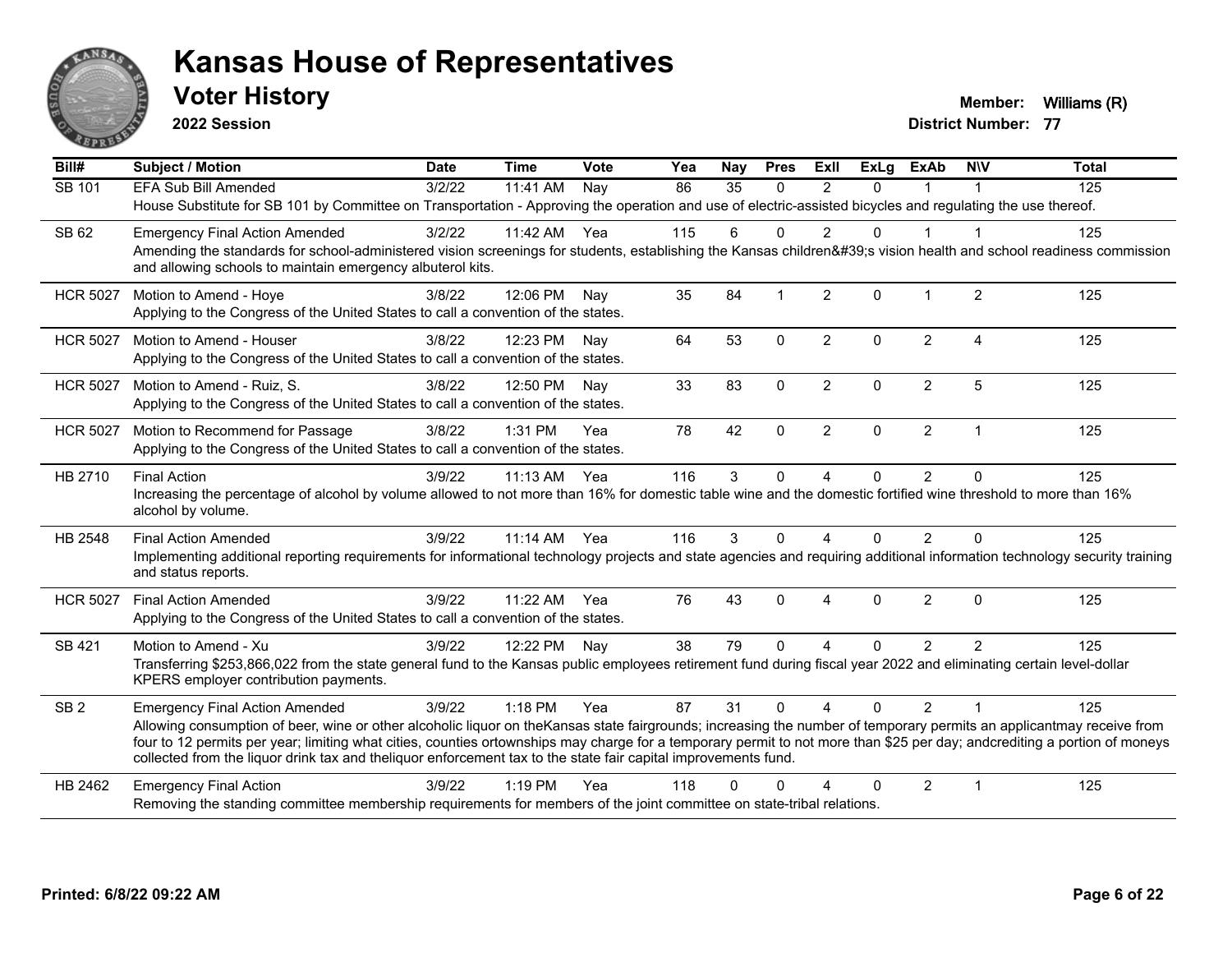

**2022 Session**

**Voter History Member: Williams** (R)

| $\overline{BiII#}$ | <b>Subject / Motion</b>                                                                                                                                                                                                                                                                                                                                                                                                                                                                                                                                                                                                      | <b>Date</b> | <b>Time</b>  | Vote | Yea | <b>Nay</b>     | <b>Pres</b>  | ExIl                   | <b>ExLg</b> | <b>ExAb</b>    | <b>NIV</b>     | <b>Total</b> |
|--------------------|------------------------------------------------------------------------------------------------------------------------------------------------------------------------------------------------------------------------------------------------------------------------------------------------------------------------------------------------------------------------------------------------------------------------------------------------------------------------------------------------------------------------------------------------------------------------------------------------------------------------------|-------------|--------------|------|-----|----------------|--------------|------------------------|-------------|----------------|----------------|--------------|
| SB 421             | <b>Emergency Final Action Amended</b><br>Transferring \$1,000,000,000 from the state general fund to the Kansas public employees retirement fund during fiscal year 2022 and eliminating certain level-dollar<br>KPERS employer contribution payments.                                                                                                                                                                                                                                                                                                                                                                       | 3/9/22      | 1:20 PM      | Yea  | 113 | 5              | $\Omega$     | $\boldsymbol{\Lambda}$ | $\Omega$    | $\overline{2}$ | 1              | 125          |
| <b>SB 286</b>      | <b>EFA Sub Bill Amended</b><br>House Substitute for Substitute for SB 286 - Continuing the governmental response to the COVID-19 pandemic in Kansas by extending the expanded use of<br>telemedicine, the suspension of certain requirements related to medical care facilities and immunity from civil liability for certain healthcare providers, certain persons<br>conducting business in this state and covered facilities for COVID-19 claims until January 20, 2023, creating the crime of interference with the conduct of a hospital and<br>increasing the criminal penalties for battery of a healthcare provider. | 3/9/22      | 1:23 PM      | Yea  | 102 | 17             | $\Omega$     | $\boldsymbol{\Lambda}$ | $\Omega$    | $\overline{2}$ | $\Omega$       | 125          |
| HB 2466            | <b>EFA Sub Bill</b><br>Substitute for HB 2466 by Committee on Education - Establishing the promoting advancement in computing knowledge act to increase the availability of computer<br>science education in Kansas schools.                                                                                                                                                                                                                                                                                                                                                                                                 | 3/9/22      | 1:24 PM      | Yea  | 115 | 4              | $\Omega$     | $\Lambda$              | $\Omega$    | $\overline{2}$ | $\Omega$       | 125          |
| HB 2541            | <b>Final Action</b><br>Crediting docket fees to the state general fund instead of the judicial branch docket fee fund; crediting marriage license fees and drivers'; license reinstatement fees to<br>the state general fund instead of the judicial branch nonjudicial salary adjustment fund.                                                                                                                                                                                                                                                                                                                              | 3/16/22     | 11:15 AM     | Yea  | 111 | 12             | $\mathbf{0}$ | $\overline{2}$         | $\Omega$    | $\Omega$       | $\Omega$       | 125          |
| HB 2582            | <b>Final Action Amended</b><br>Directing the Kansas department for children and families to share certain information with investigating law enforcement agencies.                                                                                                                                                                                                                                                                                                                                                                                                                                                           | 3/16/22     | $11:16$ AM   | Yea  | 122 | 1              | $\mathbf{0}$ | $\overline{2}$         | $\Omega$    | 0              | $\Omega$       | 125          |
| HB 2674            | <b>Final Action Amended</b><br>Requiring a forfeiture of an appearance bond to be set aside in certain circumstances.                                                                                                                                                                                                                                                                                                                                                                                                                                                                                                        | 3/16/22     | 11:17 AM     | Yea  | 121 | $\overline{2}$ | $\Omega$     | $\overline{2}$         | $\Omega$    | 0              | $\Omega$       | 125          |
| HB 2676            | <b>Final Action Amended</b><br>Authorizing counties to create a code inspection and enforcement fund and expanding the scope of the equipment reserve fund to include other computer and electronic<br>technologies.                                                                                                                                                                                                                                                                                                                                                                                                         | 3/16/22     | 11:18 AM Yea |      | 112 | 11             | $\Omega$     | $\overline{2}$         | $\Omega$    | 0              | 0              | 125          |
| <b>HCR 5032</b>    | <b>Final Action</b><br>Honoring Ukrainians fighting against the Russian invasion.                                                                                                                                                                                                                                                                                                                                                                                                                                                                                                                                            | 3/16/22     | 11:20 AM     | Yea  | 119 | 4              | $\Omega$     | $\overline{2}$         | $\Omega$    | $\Omega$       | $\Omega$       | 125          |
| HB 2528            | <b>Final Action Amended</b><br>Removing inflatable devices that are owned and operated by a nonprofit organization from the requirements of the Kansas amusement ride act.                                                                                                                                                                                                                                                                                                                                                                                                                                                   | 3/17/22     | 11:21 AM     | Yea  | 86  | 34             | $\Omega$     | $\boldsymbol{\Lambda}$ | $\Omega$    | 0              | 1              | 125          |
| SB 335             | <b>Final Action</b><br>Exempting certain business entities that provide health insurance in the state but are not subject to the jurisdiction of the commissioner of insurance from payment of the<br>annual premium tax.                                                                                                                                                                                                                                                                                                                                                                                                    | 3/17/22     | 11:22 AM     | Yea  | 120 | $\Omega$       | $\Omega$     | $\boldsymbol{\Lambda}$ | $\Omega$    | 0              | $\overline{1}$ | 125          |
| <b>SB 348</b>      | <b>Final Action Amended</b><br>Exempting the practice of threading from the practice of cosmetology.                                                                                                                                                                                                                                                                                                                                                                                                                                                                                                                         | 3/17/22     | 11:23 AM     | Yea  | 110 | 10             | $\Omega$     | $\boldsymbol{\Lambda}$ | $\Omega$    | $\Omega$       | 1              | 125          |
| SB 392             | <b>Final Action</b><br>Terminating the transfer of remaining unencumbered moneys in the securities act fee fund exceeding \$50,000 to the state general fund.                                                                                                                                                                                                                                                                                                                                                                                                                                                                | 3/17/22     | 11:24 AM     | Yea  | 120 | 0              | $\mathbf{0}$ | $\Delta$               | $\Omega$    | 0              | 1              | 125          |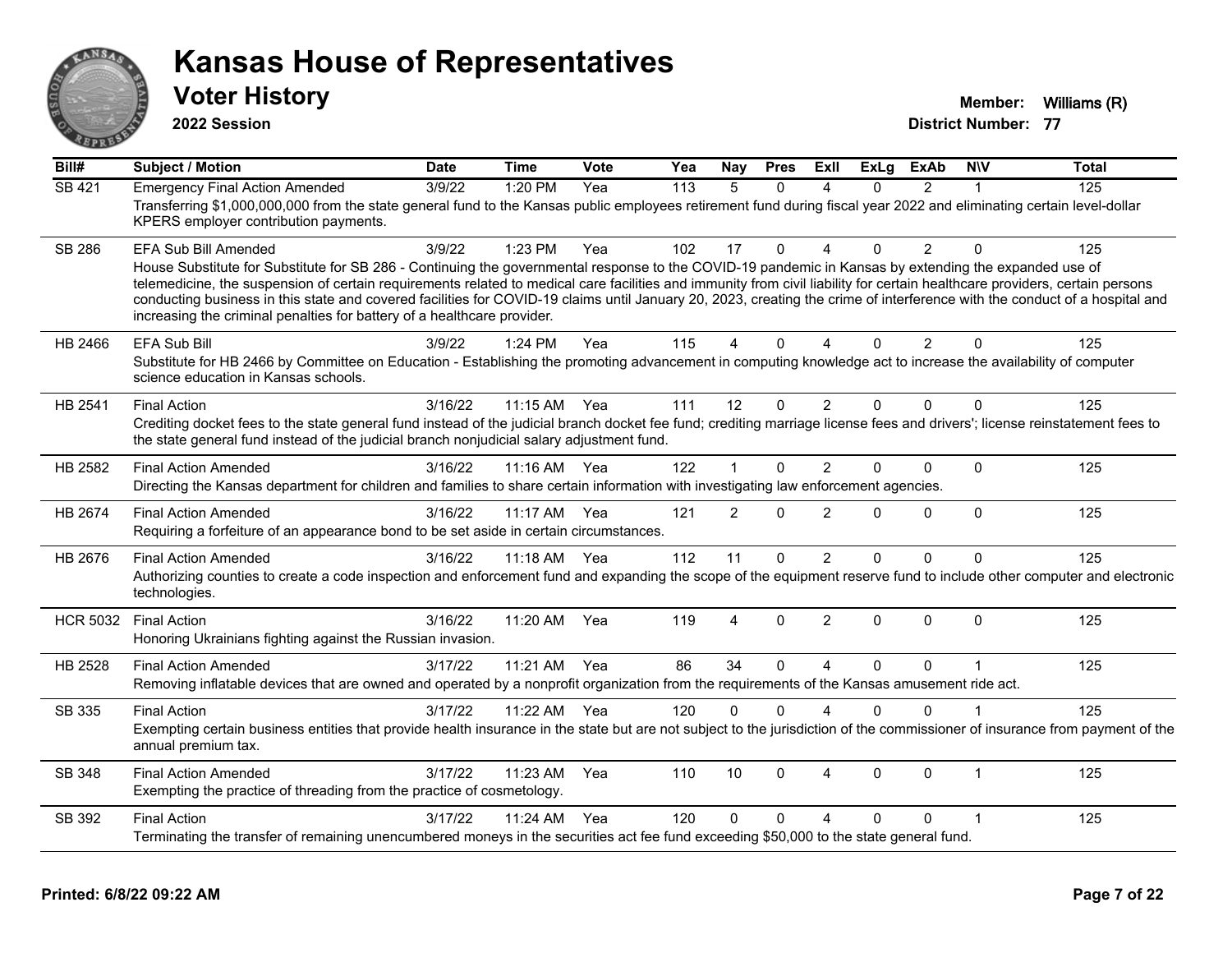

**2022 Session**

**Voter History Member: Williams** (R)

| Bill#         | <b>Subject / Motion</b>                                                                                                                                                                                                                                                                                                                               | <b>Date</b> | <b>Time</b> | Vote | Yea | Nay            | <b>Pres</b>    | ExII           | <b>ExLg</b> | <b>ExAb</b> | <b>NIV</b>   | <b>Total</b> |
|---------------|-------------------------------------------------------------------------------------------------------------------------------------------------------------------------------------------------------------------------------------------------------------------------------------------------------------------------------------------------------|-------------|-------------|------|-----|----------------|----------------|----------------|-------------|-------------|--------------|--------------|
| HB 2712       | <b>Emergency Final Action</b><br>Establishing the Kansas commission for the United States semiquincentennial.                                                                                                                                                                                                                                         | 3/17/22     | 11:47 AM    | Yea  | 119 | 1              | $\Omega$       | $\Delta$       | $\Omega$    | $\Omega$    | 1            | 125          |
| SB 408        | <b>Emergency Final Action Amended</b><br>Increasing the criminal penalties for multiple thefts of mail.                                                                                                                                                                                                                                               | 3/17/22     | 11:48 AM    | Yea  | 117 | 3              | $\Omega$       | $\overline{A}$ | $\Omega$    | $\Omega$    | $\mathbf{1}$ | 125          |
| SB 400        | <b>EFA Sub Bill</b><br>Substitute for SB 400 by Committee on Financial Institutions and Insurance - Updating certain requirements and conditions relating to the creation, modification and<br>termination of trusts in the Kansas uniform trust code and updating the definition of-áresident trust for tax purposes.                                | 3/17/22     | 11:49 AM    | Yea  | 120 | 0              | $\Omega$       | $\Lambda$      | 0           | $\Omega$    |              | 125          |
| SB 366        | <b>Emergency Final Action Amended</b><br>Specifying that the crime of burglary includes, without authority, entering into or remaining within any locked or secured portion of any dwelling, building or other<br>structure, with intent to commit another crime therein.                                                                             | 3/17/22     | 11:50 AM    | Yea  | 120 | U              | ∩              |                | $\Omega$    | U           |              | 125          |
| SB 313        | <b>Emergency Final Action Amended</b><br>Designating a portion of United States highway 69 as the Senator Tom R Van Sickle memorial highway.                                                                                                                                                                                                          | 3/21/22     | 3:39 PM     | Yea  | 122 | 0              | $\mathbf 0$    | 2              | $\Omega$    |             | $\Omega$     | 125          |
| SB 448        | <b>Emergency Final Action</b><br>Adopting the national association of insurance commissioner's amendments to the unfair trade practices act excluding commercial property and casualty insurance<br>producers, brokers and insurers from prohibitions on giving rebates as an inducement to sales.                                                    | 3/21/22     | 3:40 PM     | Yea  | 122 | 0              | $\Omega$       | 2              | 0           |             | $\Omega$     | 125          |
| SB 300        | <b>EFA Sub Bill</b><br>Substitute for SB 300 by Committee on Judiciary GÇô Amending the Kansas racketeer influenced and corrupt organization act to add a person who has engaged in<br>identity theft or identity fraud to the definition of "covered person" and add identity theft and identity fraud to the definition of "racketeering activity". | 3/21/22     | 3:41 PM     | Yea  | 121 |                | $\Omega$       | 2              | $\Omega$    |             | $\Omega$     | 125          |
| SB 261        | <b>EFA Sub Bill</b><br>Substitute for SB 261 by Committee on Agriculture -- Prohibiting the use of identifiable meat terms on the labels of meat analogs when such labels do not include proper<br>qualifying language to indicate that such products do not contain meat.                                                                            | 3/21/22     | 3:43 PM     | Yea  | 96  | 26             | $\Omega$       | $\mathcal{P}$  | U           |             | <sup>0</sup> | 125          |
| <b>SB 417</b> | <b>Emergency Final Action</b><br>Establishing minimum and maximum permit renewal fees for certain solid waste disposal areas and processing facilities.                                                                                                                                                                                               | 3/21/22     | 3:44 PM     | Yea  | 120 | $\overline{2}$ | $\Omega$       | $\mathcal{P}$  | $\Omega$    | 1           | $\Omega$     | 125          |
| HB 2644       | <b>Emergency Final Action</b><br>Designating the Sandhill plum as the official state fruit.                                                                                                                                                                                                                                                           | 3/21/22     | 3:46 PM     | Yea  | 115 | 7              | $\Omega$       | 2              | $\Omega$    | 1           | $\Omega$     | 125          |
| HB 2447       | <b>EFA Sub Bill</b><br>Permitting testimony to be presented using a two-way electronic audio-video communication device during a preliminary hearing.                                                                                                                                                                                                 | 3/21/22     | 3:47 PM     | Yea  | 120 | $\overline{2}$ | $\overline{0}$ | 2              | 0           |             | $\mathbf{0}$ | 125          |
| <b>SB 200</b> | <b>Emergency Final Action Amended</b><br>Expanding the pharmacist's scope of practice to include initiation of therapy for influenza, strep throat or urinary tract infection, pursuant to a statewide protocol adopted<br>by the collaborative drug therapy management advisory committee.                                                           | 3/21/22     | 3:48 PM     | Yea  | 119 | 3              |                |                |             |             | $\Omega$     | 125          |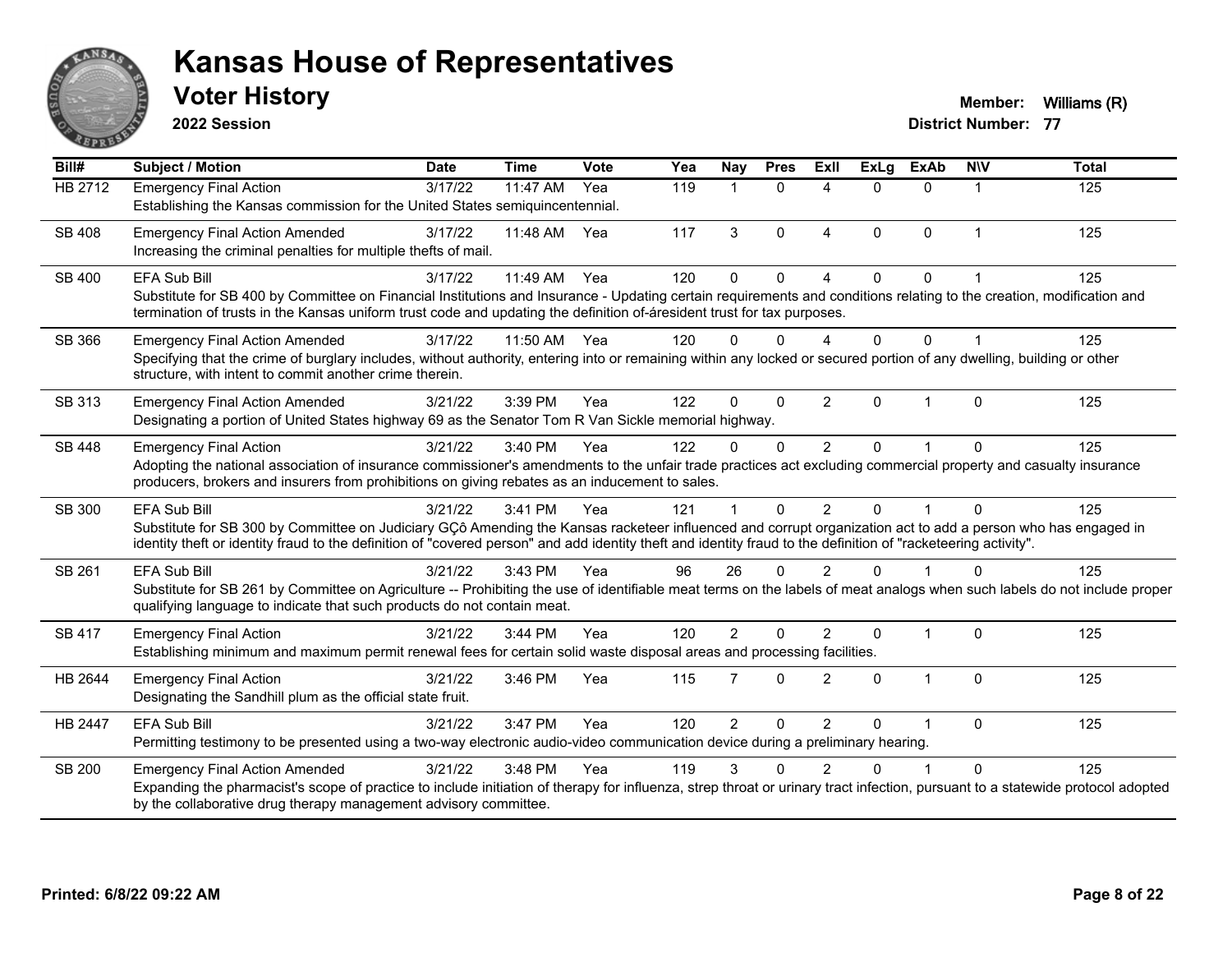

**2022 Session**

**Voter History Member: Williams** (R)

| Bill#         | <b>Subject / Motion</b>                                                                                                                                                                                                                                                                                                                                                                                                                                                                                                                                                                                                                                                      | <b>Date</b> | <b>Time</b> | Vote | Yea              | <b>Nay</b>   | <b>Pres</b>  | <b>Exll</b>    | $\overline{ExLg}$ | <b>ExAb</b>  | <b>NIV</b>  | <b>Total</b> |
|---------------|------------------------------------------------------------------------------------------------------------------------------------------------------------------------------------------------------------------------------------------------------------------------------------------------------------------------------------------------------------------------------------------------------------------------------------------------------------------------------------------------------------------------------------------------------------------------------------------------------------------------------------------------------------------------------|-------------|-------------|------|------------------|--------------|--------------|----------------|-------------------|--------------|-------------|--------------|
| <b>SB 336</b> | <b>Emergency Final Action</b><br>Updating certain investment limitation requirements to provide increased options for Kansas domiciled life insurance companies investing in equity interests and<br>preferred stock.                                                                                                                                                                                                                                                                                                                                                                                                                                                        | 3/21/22     | 3:49 PM     | Yea  | $\overline{121}$ | $\mathbf{1}$ | $\mathbf{0}$ | 2              | $\Omega$          |              | $\Omega$    | 125          |
| HB 2253       | <b>Emergency Final Action Amended</b><br>Updating certain provisions of the prescription monitoring program act relating to program data, storage and access, increasing the membership of the advisory<br>committee and providing for setup and annual maintenance fees for program data integration.                                                                                                                                                                                                                                                                                                                                                                       | 3/21/22     | 3:50 PM     | Yea  | 121              | $\mathbf 1$  | $\mathbf{0}$ | $\overline{2}$ | $\mathbf{0}$      | $\mathbf 1$  | $\Omega$    | 125          |
| HB 2632       | <b>Emergency Final Action</b><br>Requiring a referral of an alleged victim of child abuse or neglect for a examination as part of an investigation, creating a program in the department of health and<br>environment to provide training and payment and defining child abuse review and evaluation providers, networks, examinations and referrals and child abuse medical<br>resource centers.                                                                                                                                                                                                                                                                            | 3/21/22     | 3:52 PM     | Yea  | 95               | 27           | $\Omega$     | $\overline{2}$ | 0                 |              | 0           | 125          |
| SB 346        | <b>Emergency Final Action Amended</b><br>Allowing for the on-farm retail sale of milk and milk products, authorizing the secretary of agriculture to declare an imminent health hazard, extending certain milk and<br>dairy license fees and establishing certain standards for milk.                                                                                                                                                                                                                                                                                                                                                                                        | 3/21/22     | 3:53 PM     | Yea  | 119              | 3            | 0            | $\overline{2}$ | $\Omega$          |              | $\mathbf 0$ | 125          |
| SB 141        | <b>Emergency Final Action</b><br>Enacting the Kansas uniform directed trust act.                                                                                                                                                                                                                                                                                                                                                                                                                                                                                                                                                                                             | 3/21/22     | 3:54 PM     | Yea  | 122              | $\mathbf 0$  | $\mathbf 0$  | $\overline{2}$ | $\Omega$          | $\mathbf{1}$ | $\Omega$    | 125          |
| SB 343        | <b>Emergency Final Action Amended</b><br>Updating the term "hearing impaired"; to "hard of hearing"; in statutes related to persons with hearing loss.                                                                                                                                                                                                                                                                                                                                                                                                                                                                                                                       | 3/21/22     | 3:55 PM     | Yea  | 122              | $\mathbf{0}$ | $\Omega$     | $\overline{2}$ | $\mathbf{0}$      | $\mathbf{1}$ | $\Omega$    | 125          |
| SB 446        | <b>Emergency Final Action Amended</b><br>Designating bridges on U.S. highway 166 and K-66 highway as Veterans Memorial Bridge.                                                                                                                                                                                                                                                                                                                                                                                                                                                                                                                                               | 3/21/22     | 3:56 PM     | Yea  | 122              | $\Omega$     | $\Omega$     | $\overline{2}$ | $\Omega$          | $\mathbf{1}$ | $\Omega$    | 125          |
| SB 483        | <b>Emergency Final Action</b><br>Increasing criminal penalties for theft and criminal damage to property involving remote service units such as automated cash dispensing machines and automated<br>teller machines.                                                                                                                                                                                                                                                                                                                                                                                                                                                         | 3/21/22     | 3:57 PM     | Yea  | 122              | $\Omega$     | $\Omega$     | 2              | $\Omega$          | 1            | $\Omega$    | 125          |
| <b>SB 19</b>  | EFA Sub Bill<br>House Substitute for SB 19 by Committee on Energy, Utilities and Telecommunications - Implementing the 988 suicide prevention and mental health crisis hotline in<br>Kansas.                                                                                                                                                                                                                                                                                                                                                                                                                                                                                 | 3/21/22     | 3:58 PM     | Yea  | 114              | 8            | $\mathbf 0$  | $\overline{2}$ | $\mathbf{0}$      | 1            | $\Omega$    | 125          |
| HB 2600       | <b>Emergency Final Action Amended</b><br>Authorizing the state board of regents on behalf of Emporia state university to sell certain real property in the city of Emporia, Lyon county, Kansas; the university of<br>Kansas to exchange and convey certain real property in Douglas county, Kansas, and to accept certain real property in Douglas county, Kansas, from the Kansas<br>university endowment association; Kansas state university to sell certain real property in Riley county and Cherokee county, Kansas, and Douglas county, Nebraska;<br>and Pittsburg state university to sell certain real property in the city of Pittsburg, Crawford county, Kansas. | 3/21/22     | 4:00 PM     | Yea  | 122              | $\Omega$     | $\Omega$     | $\mathcal{P}$  | <sup>n</sup>      |              | ∩           | 125          |
| SB 215        | <b>Emergency Final Action Amended</b><br>Transferring the authority for postsecondary driver's education programs and driver training schools from the state board of regents to the department of revenue.                                                                                                                                                                                                                                                                                                                                                                                                                                                                  | 3/21/22     | 4:01 PM     | Yea  | 122              | O            | $\Omega$     | $\overline{2}$ | 0                 |              | $\Omega$    | 125          |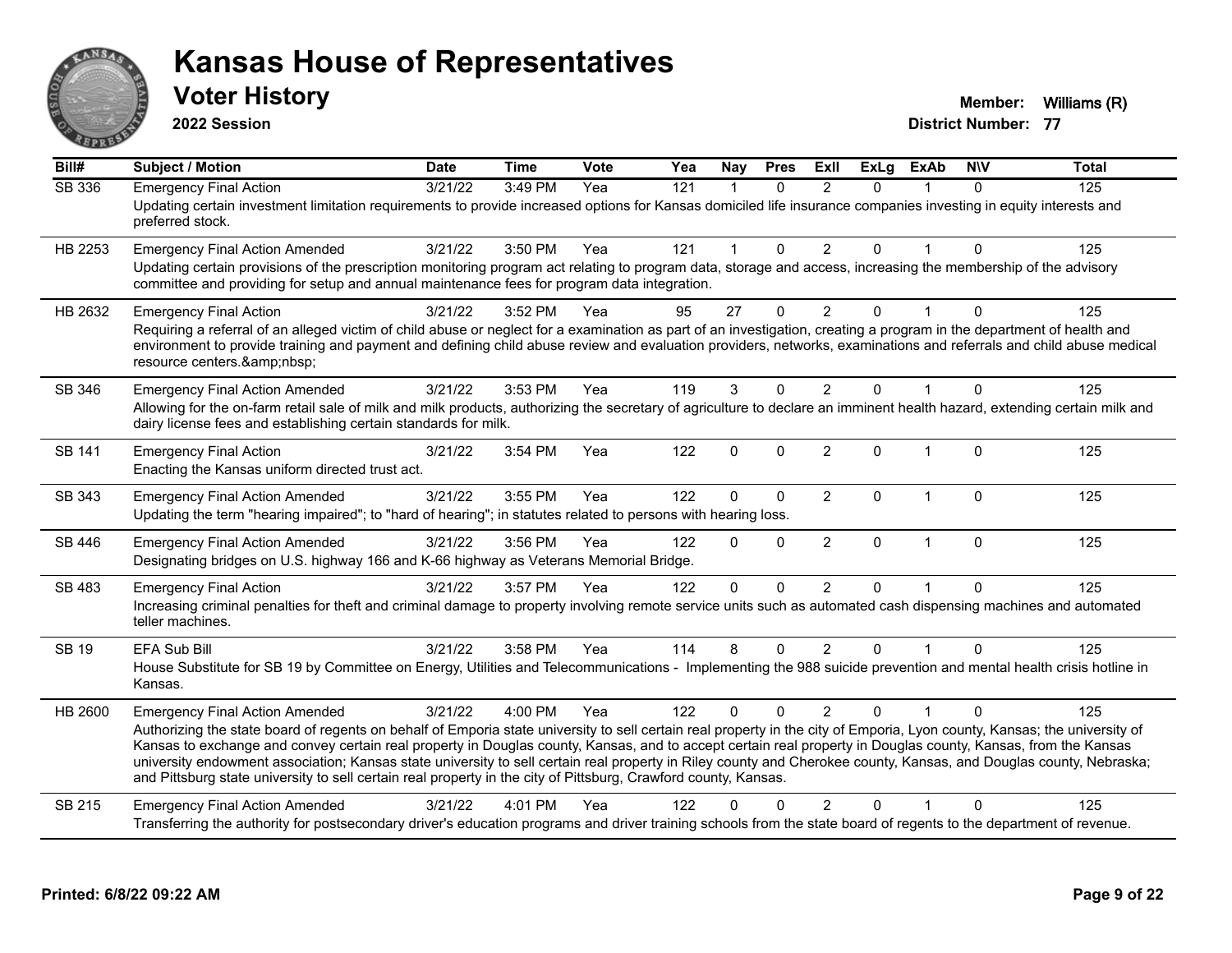

**2022 Session**

**Voter History Member: Williams** (R)

| Bill#            | Subject / Motion                                                                                                                                                                                                                                                                                                 | <b>Date</b> | Time         | <b>Vote</b> | Yea | Nay            | <b>Pres</b>  | ExII           | <b>ExLg</b>  | ExAb           | <b>NIV</b>     | <b>Total</b> |
|------------------|------------------------------------------------------------------------------------------------------------------------------------------------------------------------------------------------------------------------------------------------------------------------------------------------------------------|-------------|--------------|-------------|-----|----------------|--------------|----------------|--------------|----------------|----------------|--------------|
| SB <sub>28</sub> | <b>EFA Sub Bill</b><br>House Substitute for SB 28 by Committee on Insurance and Pensions - Enacting the pharmacy benefits manager licensure act and requiring licensure rather than<br>registration of such entities.                                                                                            | 3/21/22     | 4:02 PM      | Yea         | 120 | $\overline{2}$ | $\Omega$     | $\mathcal{P}$  | $\Omega$     |                | 0              | 125          |
| SB 419           | <b>Emergency Final Action</b><br>Allowing certain employees from the department of corrections to attend the Kansas law enforcement training center and including special agents of the department of<br>corrections in the definition of law enforcement officer under the Kansas law enforcement training act. | 3/21/22     | 4:03 PM      | Yea         | 122 | $\mathbf 0$    | $\mathbf{0}$ | $\overline{2}$ | $\Omega$     |                | $\Omega$       | 125          |
| SB 440           | <b>Emergency Final Action</b><br>Establishing when an occupational therapist may treat a patient without referral from a physician and requiring occupational therapists to maintain professional liability<br>insurance.                                                                                        | 3/21/22     | 4:04 PM      | Yea         | 121 | $\mathbf{0}$   | $\mathbf{0}$ | $\overline{2}$ | $\mathbf{0}$ | $\mathbf{1}$   | $\overline{1}$ | 125          |
| SB 34            | <b>EFA Sub Bill Amended</b><br>Substitute for SB 34 by Committee on Federal and State Affairs - Requiring review of administrative rules and regulations every five years.                                                                                                                                       | 3/21/22     | 4:06 PM      | Yea         | 88  | 34             | $\mathbf{0}$ | $\overline{2}$ | 0            |                | $\Omega$       | 125          |
| SB 453           | <b>Emergency Final Action Amended</b><br>Requiring adult care home certified aides who take training courses to demonstrate certain skills to successfully complete such training courses and requiring licensed<br>nurses to teach and evaluate such training courses.                                          | 3/21/22     | 4:07 PM      | Yea         | 122 | $\Omega$       | $\mathbf{0}$ | $\overline{2}$ | $\Omega$     |                | 0              | 125          |
| SB 330           | <b>Emergency Final Action</b><br>Authorizing the construction of a memorial honoring Kansas gold star families.                                                                                                                                                                                                  | 3/21/22     | 4:08 PM      | Yea         | 122 | $\mathbf 0$    | $\mathbf{0}$ | $\overline{2}$ | $\mathbf{0}$ | $\mathbf{1}$   | $\Omega$       | 125          |
| SB 331           | <b>Emergency Final Action Amended</b><br>Updating the version of risk-based capital instructions in effect.                                                                                                                                                                                                      | 3/21/22     | 4:09 PM      | Yea         | 121 | $\mathbf{1}$   | $\mathbf 0$  | $\overline{2}$ | 0            | $\mathbf{1}$   | $\Omega$       | 125          |
| SB 451           | <b>Emergency Final Action Amended</b><br>Requiring an individual to maintain enrollment on a tribal membership roll to receive a free permanent hunting license.                                                                                                                                                 | 3/21/22     | 4:10 PM      | Yea         | 122 | $\mathbf 0$    | $\mathbf 0$  | $\overline{2}$ | $\mathbf{0}$ | $\mathbf{1}$   | $\Omega$       | 125          |
| SB 479           | <b>Emergency Final Action Amended</b><br>Authorizing a permanent memorial commemorating the Kansas suffragist movement to be placed in the state capitol and establishing the Kansas suffragist memorial<br>fund.                                                                                                | 3/21/22     | 4:11 PM      | Yea         | 122 | $\Omega$       | $\Omega$     | $\overline{2}$ | $\Omega$     |                | $\Omega$       | 125          |
| HB 2734          | <b>Emergency Final Action</b><br>Reinstating the social worker applicant option for board-approved postgraduate supervised experience and allowing master's and clinical level licensees to take the<br>baccalaureate addiction counselor test.                                                                  | 3/21/22     | 4:12 PM      | Yea         | 122 | $\mathbf 0$    | $\mathbf 0$  | $\overline{2}$ | $\Omega$     | $\mathbf{1}$   | $\Omega$       | 125          |
| SB 267           | Motion to Amend - Winn<br>Substitute for SB 267 by Committee on Ways and Means - Appropriations for FY 2021, FY 2022, FY 2023 and FY 2024 for various state agencies.                                                                                                                                            | 3/22/22     | 11:42 AM     | Nay         | 44  | 76             | $\mathbf{0}$ | $\mathbf{1}$   | 0            | 2              | $\overline{2}$ | 125          |
| SB 267           | Motion to Amend - Gartner<br>Substitute for SB 267 by Committee on Ways and Means - Appropriations for FY 2021, FY 2022, FY 2023 and FY 2024 for various state agencies.                                                                                                                                         | 3/22/22     | 12:01 PM Nay |             | 37  | 84             | $\Omega$     |                | 0            | $\overline{2}$ |                | 125          |
| SB 267           | Motion to Amend - Helgerson<br>Substitute for SB 267 by Committee on Ways and Means - Appropriations for FY 2021, FY 2022, FY 2023 and FY 2024 for various state agencies.                                                                                                                                       | 3/22/22     | 12:25 PM     | Nay         | 49  | 72             | $\mathbf{0}$ |                | $\Omega$     | $\overline{2}$ |                | 125          |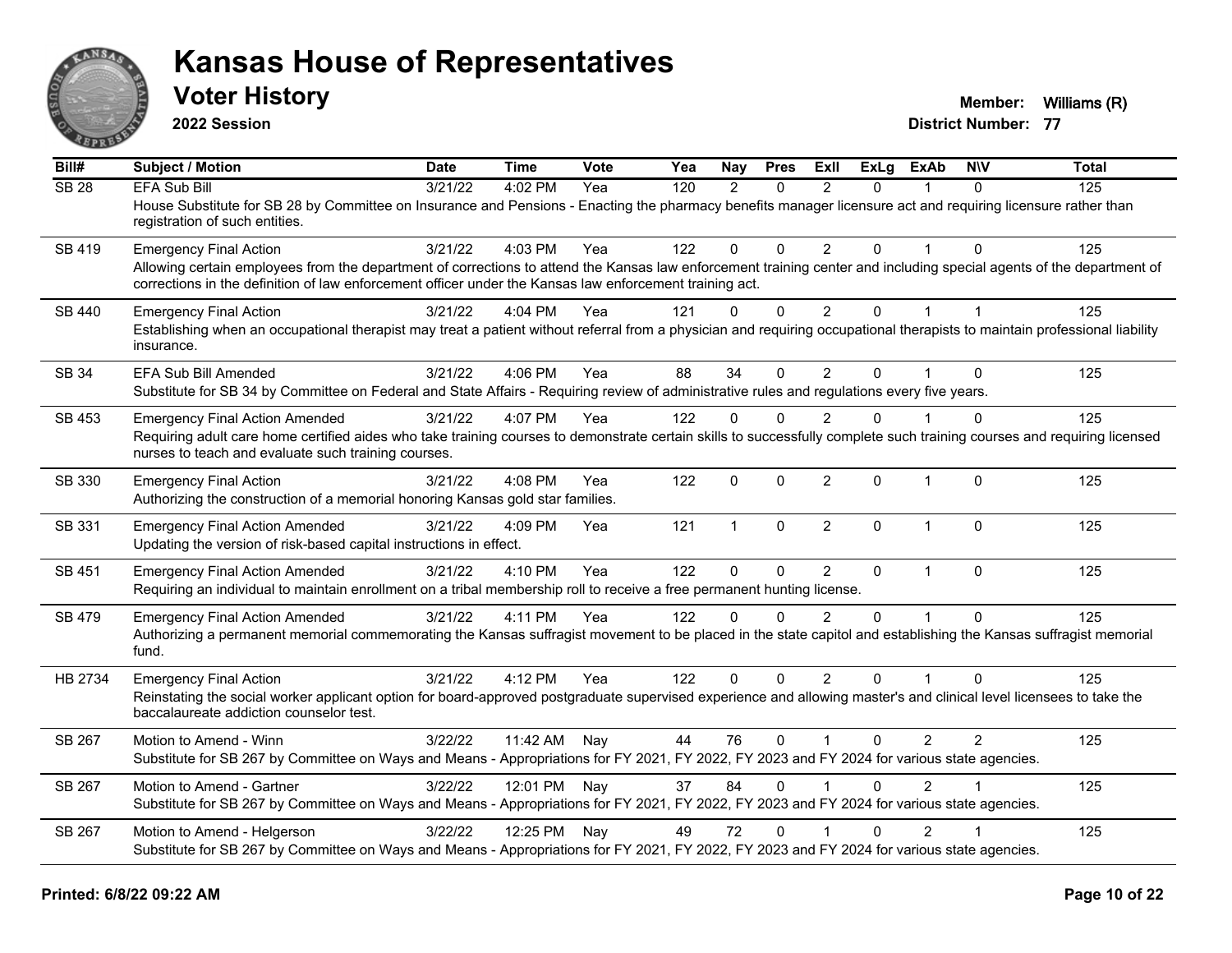

**2022 Session**

| Bill#         | <b>Subject / Motion</b>                                                                                                                                                                                                                                                                                                                                                                                                                                                                                                                                                                                                                                                                                                                                                                                                                                                                                                                             | <b>Date</b> | <b>Time</b> | Vote | Yea | Nay | <b>Pres</b>  | ExII         | <b>ExLg</b>  | <b>ExAb</b>    | <b>NIV</b> | <b>Total</b> |
|---------------|-----------------------------------------------------------------------------------------------------------------------------------------------------------------------------------------------------------------------------------------------------------------------------------------------------------------------------------------------------------------------------------------------------------------------------------------------------------------------------------------------------------------------------------------------------------------------------------------------------------------------------------------------------------------------------------------------------------------------------------------------------------------------------------------------------------------------------------------------------------------------------------------------------------------------------------------------------|-------------|-------------|------|-----|-----|--------------|--------------|--------------|----------------|------------|--------------|
| <b>SB 267</b> | Motion to Amend - Helgerson<br>Substitute for SB 267 by Committee on Ways and Means - Appropriations for FY 2021, FY 2022, FY 2023 and FY 2024 for various state agencies.                                                                                                                                                                                                                                                                                                                                                                                                                                                                                                                                                                                                                                                                                                                                                                          | 3/22/22     | 1:06 PM     | Nay  | 36  | 81  | $\mathbf{0}$ | 1            | $\Omega$     | $\overline{2}$ | 5          | 125          |
| HB 2512       | Motion to Amend - Ousley<br>Substitute for Substitute for HB 2512 by Committee on K-12 Education Budget - Making appropriations for the Kansas state department of education for FY 2022, FY<br>2023 and FY 2024, establishing requirements relating to academic achievement and third-grade literacy, authorizing credits to be earned through alternative educational<br>opportunities, requiring KSHSAA members and employees to report child abuse and neglect, requiring boards of education of school districts to consider district needs<br>assessments and academic assessments when approving district budgets, authorizing part-time enrollment for certain students, establishing an alternative graduation<br>rate calculation for virtual schools, providing virtual school state aid for credit deficient students and amending the age of initial eligibility for the tax credit for low income<br>students scholarship program.    | 3/22/22     | 2:02 PM     | Nay  | 58  | 54  | 0            |              | 0            | $\overline{2}$ | 10         | 125          |
| HB 2512       | Motion to Amend - Hoye<br>Substitute for Substitute for HB 2512 by Committee on K-12 Education Budget - Making appropriations for the Kansas state department of education for FY 2022, FY<br>2023 and FY 2024, establishing requirements relating to academic achievement and third-grade literacy, authorizing credits to be earned through alternative educational<br>opportunities, requiring KSHSAA members and employees to report child abuse and neglect, requiring boards of education of school districts to consider district needs<br>assessments and academic assessments when approving district budgets, authorizing part-time enrollment for certain students, establishing an alternative graduation<br>rate calculation for virtual schools, providing virtual school state aid for credit deficient students and amending the age of initial eligibility for the tax credit for low income<br>students scholarship program.      | 3/22/22     | 2:13 PM     | Nay  | 38  | 81  | $\mathbf 0$  |              | $\Omega$     | $\overline{2}$ | 3          | 125          |
| HB 2512       | Motion to Amend - Hoye<br>Substitute for Substitute for HB 2512 by Committee on K-12 Education Budget - Making appropriations for the Kansas state department of education for FY 2022, FY<br>2023 and FY 2024, establishing requirements relating to academic achievement and third-grade literacy, authorizing credits to be earned through alternative educational<br>opportunities, requiring KSHSAA members and employees to report child abuse and neglect, requiring boards of education of school districts to consider district needs<br>assessments and academic assessments when approving district budgets, authorizing part-time enrollment for certain students, establishing an alternative graduation<br>rate calculation for virtual schools, providing virtual school state aid for credit deficient students and amending the age of initial eligibility for the tax credit for low income<br>students scholarship program.      | 3/22/22     | 2:18 PM     | Nay  | 44  | 73  | 0            |              | 0            | $\overline{2}$ | 5          | 125          |
| HB 2512       | Motion to reconsider action<br>Substitute for Substitute for HB 2512 by Committee on K-12 Education Budget - Making appropriations for the Kansas state department of education for FY 2022, FY<br>2023 and FY 2024, establishing requirements relating to academic achievement and third-grade literacy, authorizing credits to be earned through alternative educational<br>opportunities, requiring KSHSAA members and employees to report child abuse and neglect, requiring boards of education of school districts to consider district needs<br>assessments and academic assessments when approving district budgets, authorizing part-time enrollment for certain students, establishing an alternative graduation<br>rate calculation for virtual schools, providing virtual school state aid for credit deficient students and amending the age of initial eligibility for the tax credit for low income<br>students scholarship program. | 3/22/22     | 2:24 PM     | Yea  | 75  | 45  | 0            | 1            | $\mathbf{0}$ | $\overline{2}$ | 2          | 125          |
| HB 2512       | Motion to Amend - Ousley<br>Substitute for Substitute for HB 2512 by Committee on K-12 Education Budget - Making appropriations for the Kansas state department of education for FY 2022, FY<br>2023 and FY 2024, establishing requirements relating to academic achievement and third-grade literacy, authorizing credits to be earned through alternative educational<br>opportunities, requiring KSHSAA members and employees to report child abuse and neglect, requiring boards of education of school districts to consider district needs<br>assessments and academic assessments when approving district budgets, authorizing part-time enrollment for certain students, establishing an alternative graduation<br>rate calculation for virtual schools, providing virtual school state aid for credit deficient students and amending the age of initial eligibility for the tax credit for low income<br>students scholarship program.    | 3/22/22     | 2:30 PM     | Nay  | 50  | 70  | $\mathbf{0}$ | $\mathbf{1}$ | $\Omega$     | $\overline{2}$ | 2          | 125          |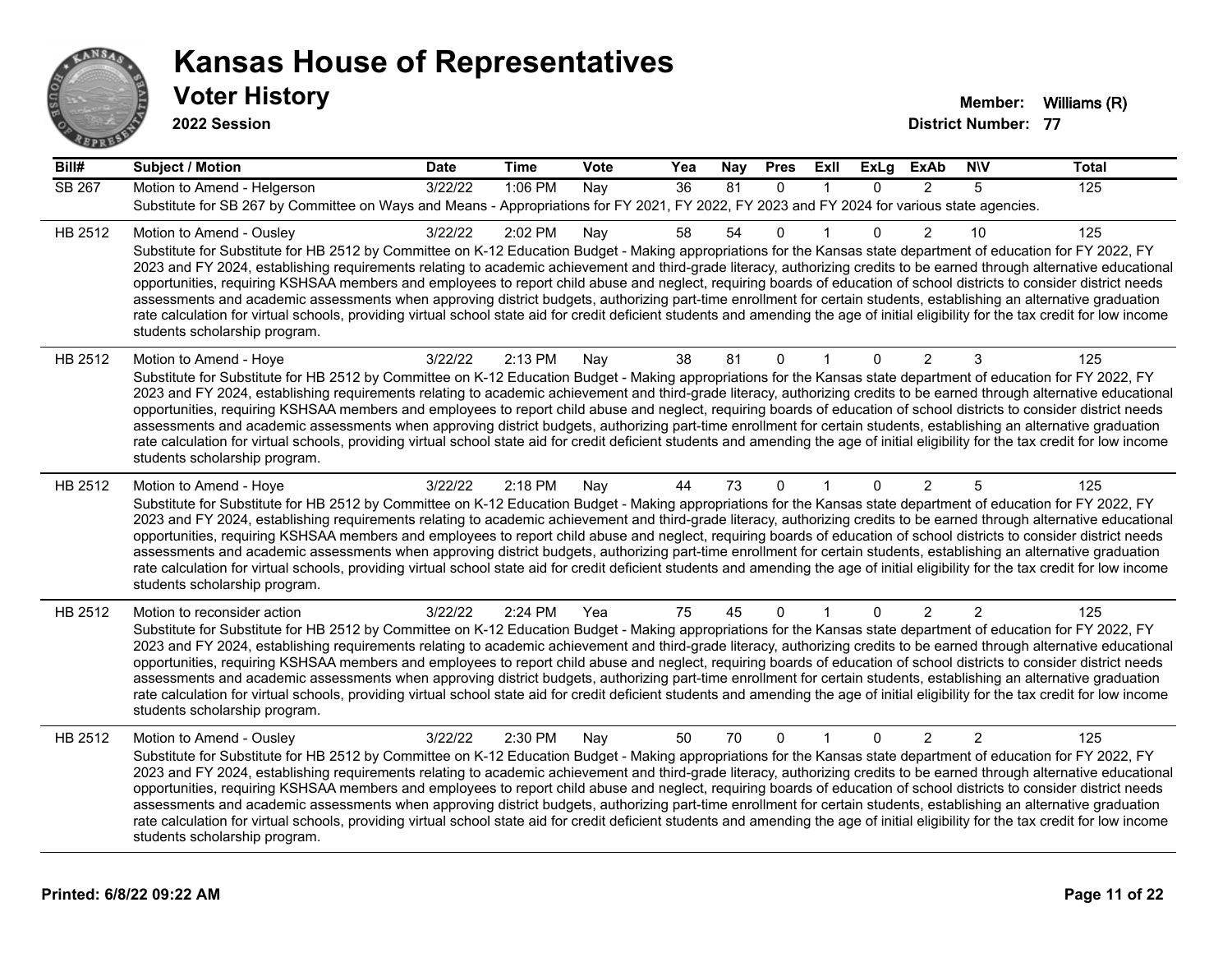

**2022 Session**

| Bill#          | <b>Subject / Motion</b>                                                                                                                                                                                                                                                                                                                                     | <b>Date</b> | <b>Time</b> | Vote | Yea             | Nay          | <b>Pres</b>  | Exll           | <b>ExLg</b> | <b>ExAb</b>   | <b>NIV</b> | <b>Total</b> |
|----------------|-------------------------------------------------------------------------------------------------------------------------------------------------------------------------------------------------------------------------------------------------------------------------------------------------------------------------------------------------------------|-------------|-------------|------|-----------------|--------------|--------------|----------------|-------------|---------------|------------|--------------|
| <b>HB 2631</b> | Motion to Amend - Carmichael                                                                                                                                                                                                                                                                                                                                | 3/22/22     | 8:36 PM     | Yea  | $\overline{57}$ | 62           | $\Omega$     |                | $\Omega$    | $\mathcal{P}$ | 3          | 125          |
|                | Enacting the career technical education credential and transition incentive for employment success act to provide additional state aid for school districts based on<br>students obtaining a credential.                                                                                                                                                    |             |             |      |                 |              |              |                |             |               |            |              |
| HB 2512        | <b>Final Action Sub Bill Amended</b>                                                                                                                                                                                                                                                                                                                        | 3/23/22     | 10:24 AM    | Yea  | 76              | 46           | $\Omega$     | $\overline{2}$ | 0           |               | 0          | 125          |
|                | Substitute for Substitute for HB 2512 by Committee on K-12 Education Budget - Making appropriations for the Kansas state department of education for FY 2022, FY<br>2023 and FY 2024, establishing requirements relating to academic achievement and third-grade literacy, authorizing credits to be earned through alternative educational                 |             |             |      |                 |              |              |                |             |               |            |              |
|                | opportunities, requiring KSHSAA members and employees to report child abuse and neglect, requiring boards of education of school districts to consider district needs                                                                                                                                                                                       |             |             |      |                 |              |              |                |             |               |            |              |
|                | assessments and academic assessments when approving district budgets, authorizing part-time enrollment for certain students, establishing an alternative graduation<br>rate calculation for virtual schools, providing virtual school state aid for credit deficient students and amending the age of initial eligibility for the tax credit for low income |             |             |      |                 |              |              |                |             |               |            |              |
|                | students scholarship program.                                                                                                                                                                                                                                                                                                                               |             |             |      |                 |              |              |                |             |               |            |              |
| HB 2609        | <b>Final Action</b>                                                                                                                                                                                                                                                                                                                                         | 3/23/22     | 10:25 AM    | Yea  | 95              | 27           | $\Omega$     | 2              | $\mathbf 0$ | $\mathbf 1$   | $\Omega$   | 125          |
|                | Allowing restricted driver's license holders to drive to and from worship services for any religious organizations at age 15.                                                                                                                                                                                                                               |             |             |      |                 |              |              |                |             |               |            |              |
| HB 2615        | Final Action Sub Bill Amended                                                                                                                                                                                                                                                                                                                               | 3/23/22     | 10:27 AM    | Yea  | 63              | 59           | $\Omega$     | 2              | $\Omega$    | $\mathbf{1}$  | $\Omega$   | 125          |
|                | Substitute for HB 2615 by Committee on K-12 Education Budget - Allowing K-12 students to transfer to and attend school in any school district in the state.                                                                                                                                                                                                 |             |             |      |                 |              |              |                |             |               |            |              |
| HB 2631        | <b>Final Action Amended</b><br>Enacting the career technical education credential and transition incentive for employment success act to provide additional state aid for school districts based on                                                                                                                                                         | 3/23/22     | 10:28 AM    | Yea  | 122             | $\Omega$     | $\Omega$     | $\overline{2}$ | $\Omega$    |               | $\Omega$   | 125          |
|                | students obtaining a credential.                                                                                                                                                                                                                                                                                                                            |             |             |      |                 |              |              |                |             |               |            |              |
| HB 2717        | <b>Final Action Amended</b>                                                                                                                                                                                                                                                                                                                                 | 3/23/22     | 10:30 AM    | Yea  | 84              | 38           | $\Omega$     | $\overline{2}$ | $\Omega$    | 1             | 0          | 125          |
|                | Prohibiting any municipality from preventing the enforcement of federal immigration laws, requiring municipal law enforcement agencies to provide written notice to each<br>law enforcement officer of the officer's duty to cooperate with state and federal agencies in the enforcement of immigration laws and requiring any municipal                   |             |             |      |                 |              |              |                |             |               |            |              |
|                | identification card to state on its face that it is not valid for state identification.                                                                                                                                                                                                                                                                     |             |             |      |                 |              |              |                |             |               |            |              |
| <b>HB 2737</b> | <b>Final Action Sub Bill</b>                                                                                                                                                                                                                                                                                                                                | 3/23/22     | 10:32 AM    | Yea  | 112             | 10           | $\Omega$     | $\overline{2}$ | $\Omega$    | $\mathbf{1}$  | $\Omega$   | 125          |
|                | Substitute for HB 2737 by Committee on Redistricting - Proposing state representative redistricting plan free state 3f.                                                                                                                                                                                                                                     |             |             |      |                 |              |              |                |             |               |            |              |
| SB 161         | <b>Final Action Amended</b>                                                                                                                                                                                                                                                                                                                                 | 3/23/22     | 10:34 AM    | Yea  | 75              | 47           | $\mathbf{0}$ | $\overline{2}$ | $\Omega$    |               | $\Omega$   | 125          |
|                | Providing for the use of personal package delivery devices on sidewalks and crosswalks, exempting such devices from motor vehicle regulation and limiting additional<br>municipal regulation.                                                                                                                                                               |             |             |      |                 |              |              |                |             |               |            |              |
| <b>SB 199</b>  | <b>Final Action Amended</b>                                                                                                                                                                                                                                                                                                                                 | 3/23/22     | 10:35 AM    | Yea  | 73              | 49           | $\Omega$     | $\overline{2}$ | $\Omega$    | $\mathbf{1}$  | $\Omega$   | 125          |
|                | Providing for short-term, limited-duration health plans.                                                                                                                                                                                                                                                                                                    |             |             |      |                 |              |              |                |             |               |            |              |
| <b>SB 267</b>  | Final Action Sub Bill Amended                                                                                                                                                                                                                                                                                                                               | 3/23/22     | 10:38 AM    | Yea  | 73              | 49           | $\mathbf{0}$ | 2              | $\Omega$    | $\mathbf{1}$  | $\Omega$   | 125          |
|                | House Substitute for Substitute for SB 267 by Committee on Appropriations - Appropriations for FY 2022, FY 2023, FY 2024, and FY 2025 for various state agencies                                                                                                                                                                                            |             |             |      |                 |              |              |                |             |               |            |              |
| SB 367         | <b>Final Action</b>                                                                                                                                                                                                                                                                                                                                         | 3/23/22     | 10:39 AM    | Yea  | 122             | $\mathbf{0}$ | $\mathbf{0}$ | $\overline{2}$ | $\Omega$    |               | $\Omega$   | 125          |
|                | Requiring officers to file copies of receipts with the court when property is seized under a search warrant and providing requirements and procedures for destruction or<br>disposition of dangerous drugs and return or disposition of weapons.                                                                                                            |             |             |      |                 |              |              |                |             |               |            |              |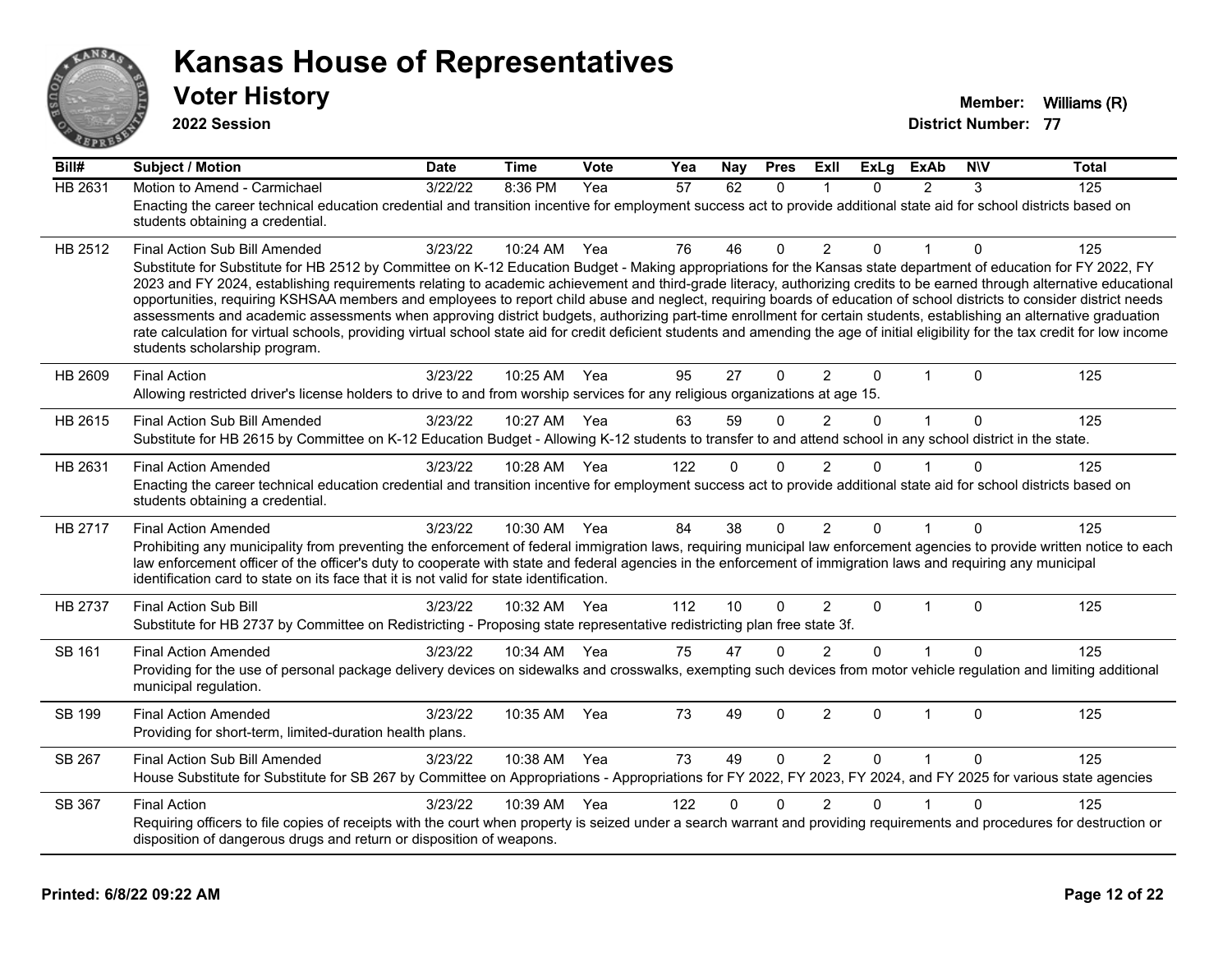

**2022 Session**

**Voter History Member: Williams** (R)

| $\overline{Bill#}$ | <b>Subject / Motion</b>                                                                                                                                                                                                                                                                                                                                                                                                                                                                                        | <b>Date</b> | <b>Time</b>  | Vote | Yea | Nay         | <b>Pres</b>   | ExIl           | <b>ExLg</b> | <b>ExAb</b>  | <b>NIV</b>   | <b>Total</b> |
|--------------------|----------------------------------------------------------------------------------------------------------------------------------------------------------------------------------------------------------------------------------------------------------------------------------------------------------------------------------------------------------------------------------------------------------------------------------------------------------------------------------------------------------------|-------------|--------------|------|-----|-------------|---------------|----------------|-------------|--------------|--------------|--------------|
| <b>SB 493</b>      | <b>Final Action Amended</b><br>Prohibiting cities and counties from regulating plastic and other containers designed for the consumption, transportation or protection of merchandise, food or<br>beverages.                                                                                                                                                                                                                                                                                                   | 3/23/22     | 10:40 AM     | Yea  | 74  | 48          | $\mathbf{0}$  | 2              | $\Omega$    |              | $\Omega$     | 125          |
| HB 2231            | Motion to Concur<br>Amending the definition of the crime of conducting a pyramid promotional scheme, providing for an exemption and defining key terms.                                                                                                                                                                                                                                                                                                                                                        | 3/23/22     | 10:43 AM     | Yea  | 118 | 3           |               | 2              | 0           |              | $\mathbf 0$  | 125          |
| SB 506             | <b>Emergency Final Action</b><br>Providing for the north central Kansas down syndrome society distinctive license plate.                                                                                                                                                                                                                                                                                                                                                                                       | 3/23/22     | 12:48 PM Yea |      | 117 | 5           | $\Omega$      | $\overline{2}$ | $\Omega$    | $\mathbf 1$  | $\mathbf 0$  | 125          |
| SB 434             | <b>Emergency Final Action</b><br>Creating exemptions in the open records act for records that contain captured license plate data or that pertain to the location of an automated license plate recognition<br>system.                                                                                                                                                                                                                                                                                         | 3/23/22     | 12:49 PM     | Yea  | 122 | $\mathbf 0$ | $\mathbf 0$   | 2              | $\Omega$    |              | $\Omega$     | 125          |
| HB 2340            | <b>Emergency Final Action Amended</b><br>Increasing the minimum age to 21 to purchase or possess cigarettes and tobacco products.                                                                                                                                                                                                                                                                                                                                                                              | 3/23/22     | 12:50 PM     | Nay  | 79  | 43          | $\Omega$      | $\overline{2}$ | $\mathbf 0$ | $\mathbf{1}$ | $\mathbf{0}$ | 125          |
| HB 2492            | <b>Emergency Final Action Amended</b><br>Submitting claims against the state by the joint committee on special claims against the state.                                                                                                                                                                                                                                                                                                                                                                       | 3/23/22     | 12:52 PM     | Yea  | 116 | 6           | $\mathbf 0$   | $\overline{2}$ | 0           | $\mathbf{1}$ | $\Omega$     | 125          |
| <b>SB 12</b>       | <b>Emergency Final Action Amended</b><br>Requiring the Kansas department for children and families to implement performance-based contracts.                                                                                                                                                                                                                                                                                                                                                                   | 3/23/22     | 12:53 PM     | Yea  | 117 | 5           | $\mathbf 0$   | $\overline{2}$ | 0           | $\mathbf{1}$ | $\mathbf{0}$ | 125          |
| HB 2502            | <b>Emergency Final Action Amended</b><br>Authorizing retail liquor stores to sell and deliver alcoholic liquor and cereal malt beverages to a caterer, public venue, club or drinking establishment located in any<br>county.                                                                                                                                                                                                                                                                                  | 3/23/22     | 12:54 PM     | Yea  | 112 | 10          | $\Omega$      | 2              | $\Omega$    |              | $\Omega$     | 125          |
| HB 2716            | <b>Emergency Final Action</b><br>Concerning the authorization of educational benefits for spouses and dependents of deceased, injured or disabled public safety officers and employees and certain<br>deceased, injured or disabled military personnel and prisoners of war; definitions; increasing the limitation on reimbursements to Kansas educational institutions.                                                                                                                                      | 3/23/22     | 12:55 PM     | Yea  | 122 | $\Omega$    | $\Omega$      | $\overline{2}$ | $\Omega$    |              | $\Omega$     | 125          |
| HB 2495            | <b>Emergency Final Action Amended</b><br>Prohibiting the disclosure of personal information about a person's affiliation with an entity that is exempt from federal income taxation under section 501(c) of the<br>federal internal revenue code.                                                                                                                                                                                                                                                              | 3/23/22     | 12:56 PM     | Yea  | 107 | 13          | $\mathcal{P}$ | $\mathfrak{p}$ | $\Omega$    |              | $\Omega$     | 125          |
| SB 150             | <b>Emergency Final Action Amended</b><br>Defining and prohibiting certain deceptive lawsuit advertising practices and restricting the use or disclosure of protected health information to solicit individuals for legal<br>services.                                                                                                                                                                                                                                                                          | 3/23/22     | 12:59 PM Yea |      | 75  | 47          | $\mathbf{0}$  | 2              | 0           |              | $\mathbf{0}$ | 125          |
| SB 450             | <b>Emergency Final Action</b><br>Sub for SB 450 by Committee on Financial Institutions and Insurance: Eliminating the crediting to the Kansas public employees retirement fund of 80% of the proceeds<br>from the sale of surplus real estate, authorizing state educational institutions to sell and convey real property given to such state educational institutions as an<br>endowment, bequest or gift and authorizing the state board of regents to adopt policies relating to such sale and conveyance. | 3/23/22     | 1:00 PM      | Yea  | 117 | 5           | $\Omega$      | $\overline{2}$ | $\Omega$    |              | $\Omega$     | 125          |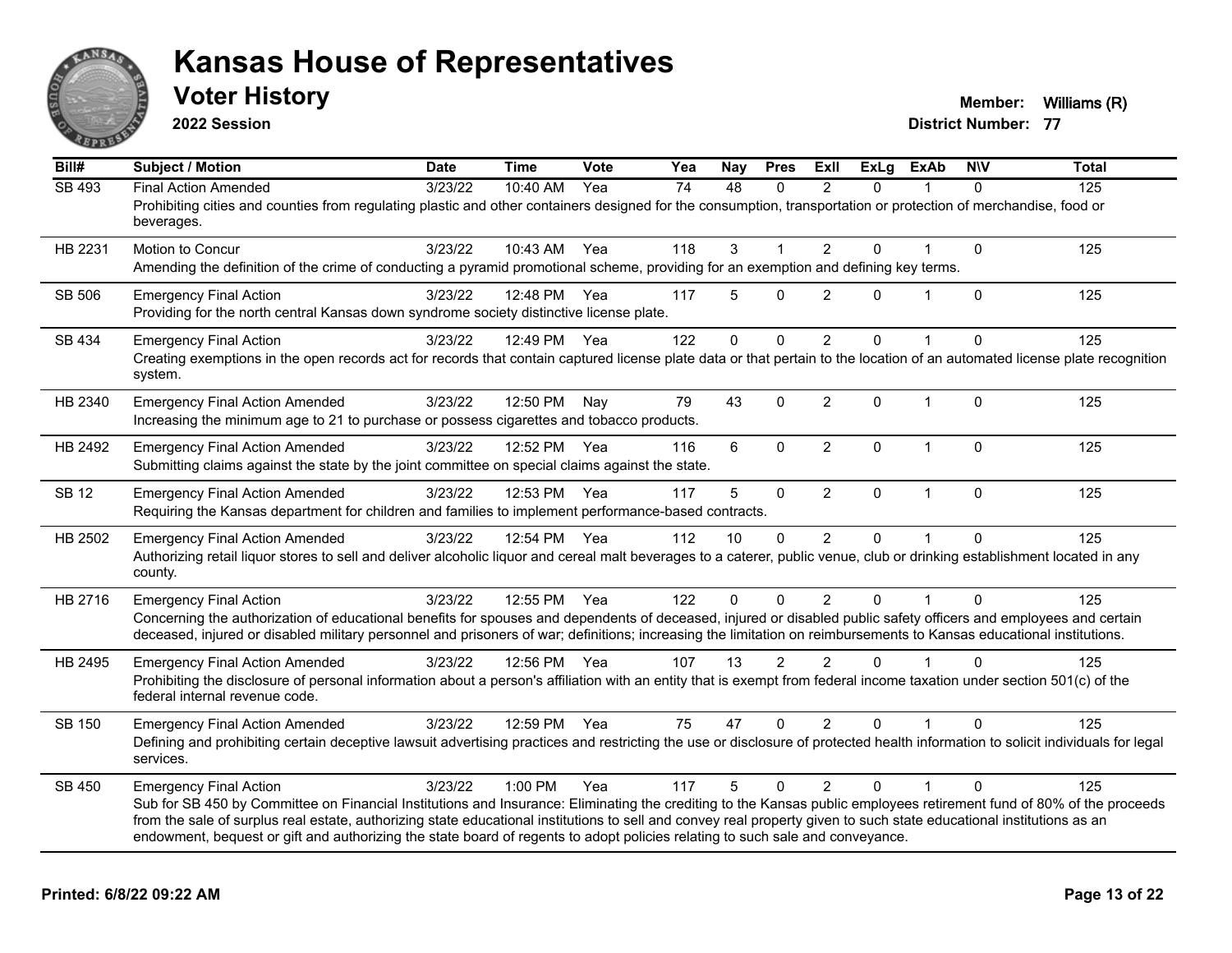

**2022 Session**

**Voter History Member: Williams** (R)

| Bill#   | <b>Subject / Motion</b>                                                                                                                                                                                                                                                                                                                                 | <b>Date</b> | <b>Time</b>  | Vote | Yea | Nay            | <b>Pres</b>  | ExII           | <b>ExLg</b>  | <b>ExAb</b>    | <b>NIV</b>   | <b>Total</b> |
|---------|---------------------------------------------------------------------------------------------------------------------------------------------------------------------------------------------------------------------------------------------------------------------------------------------------------------------------------------------------------|-------------|--------------|------|-----|----------------|--------------|----------------|--------------|----------------|--------------|--------------|
| HB 2504 | <b>Emergency Final Action Sub Bill</b><br>Substitute for HB 2504 by Committee on Transportation - Allowing the printing of the international symbol of access for disabled veteran distinctive license plates and<br>certain parking privileges for disabled veterans who meet certain physical disability definitions.                                 | 3/23/22     | 1:01 PM      | Yea  | 122 | $\Omega$       | $\Omega$     | $\overline{2}$ | 0            | 1              | $\Omega$     | 125          |
| SB 405  | <b>Emergency Final Action Amended</b><br>Authorizing the state historical society to convey certain real property to the Shawnee Tribe.                                                                                                                                                                                                                 | 3/23/22     | 1:02 PM      | Yea  | 122 | 0              | $\Omega$     | $\overline{2}$ | $\Omega$     | $\overline{1}$ | $\Omega$     | 125          |
| HB 2697 | <b>Emergency Final Action Amended</b><br>Making changes to the process for evaluating and treating people who are undergoing evaluation for competency to stand trial and allowing such evaluation and<br>treatment at various facilities.                                                                                                              | 3/23/22     | 1:02 PM      | Yea  | 122 | $\Omega$       | $\Omega$     | $\overline{2}$ | $\mathbf{0}$ | $\overline{1}$ | $\mathbf{0}$ | 125          |
| HB 2596 | <b>Emergency Final Action Amended</b><br>Authorizing the board of education of a school district to contract with transportation network companies to provide certain transportation services.                                                                                                                                                          | 3/23/22     | 1:03 PM      | Yea  | 122 | $\mathbf{0}$   | $\Omega$     | 2              | $\Omega$     |                | $\Omega$     | 125          |
| SB 563  | <b>EFA Sub Bill Amended</b><br>Substitute for SB 563 by Committee on Redistricting - Proposing state senatorial redistricting plan liberty three.                                                                                                                                                                                                       | 3/23/22     | 1:36 PM      | Yea  | 112 | 9              | $\Omega$     | $\overline{2}$ | $\Omega$     | $\overline{2}$ | $\Omega$     | 125          |
| HB 2458 | Motion to Concur<br>Senate Substitute for HB 2458 by Committee on Transportation - Limiting the liability of optometrists and ophthalmologists who report information to the division of<br>vehicles relating to a person's vision.                                                                                                                     | 3/29/22     | 10:43 AM     | Yea  | 121 | $\Omega$       | $\Omega$     | $\overline{2}$ | $\Omega$     | $\overline{2}$ | $\Omega$     | 125          |
| HB 2228 | Motion to Concur<br>Requiring law enforcement agencies to adopt a policy regarding submission of sexual assault evidence kits and allowing evidence collection at child advocacy centers<br>or other facilities.                                                                                                                                        | 3/29/22     | 10:46 AM Yea |      | 121 | $\Omega$       | $\Omega$     | 2              | $\Omega$     | 2              | $\Omega$     | 125          |
| HB 2075 | Mot to Concur in Conference<br>Allowing venue for an adoption when the state is the agency to be where the state agency or its subcontracting agency has an office.                                                                                                                                                                                     | 3/29/22     | 10:49 AM     | Yea  | 121 | 0              | $\mathbf{0}$ | 2              | 0            | $\overline{2}$ | $\mathbf{0}$ | 125          |
| HB 2537 | Mot to Concur in Conference<br>Requiring the insurance department to hold a hearing in cases involving an order under the Kansas administrative procedure act.                                                                                                                                                                                          | 3/29/22     | 10:51 AM     | Yea  | 121 | $\Omega$       | $\Omega$     | $\mathfrak{p}$ | $\Omega$     | $\mathfrak{p}$ | $\Omega$     | 125          |
| HB 2605 | <b>Motion to Concur</b><br>Increasing the rural population requirement maximum for the veterinary training program for rural Kansas and creating a food animal percentage requirement that may<br>be fulfilled in lieu thereof.                                                                                                                         | 3/29/22     | 10:54 AM     | Yea  | 119 | $\overline{2}$ | 0            | $\overline{2}$ | 0            | $\overline{2}$ | $\Omega$     | 125          |
| HB 2607 | Mot to Concur in Conference<br>Clarifying the time limitations for habeas corpus claims, requiring earlier notice of anticipated release from custody of a person who may be a sexually violent predator to<br>the attorney general and a multidisciplinary team and specifying where such person will be detained during civil commitment proceedings. | 3/30/22     | 11:33 AM     | Yea  | 123 | $\mathbf{0}$   | $\Omega$     |                | $\Omega$     | $\Omega$       |              | 125          |
| HB 2564 | Mot to Concur in Conference<br>Updating the version of risk-based capital instructions in effect.                                                                                                                                                                                                                                                       | 3/30/22     | 11:35 AM     | Yea  | 123 | $\Omega$       | $\Omega$     |                | $\Omega$     | $\Omega$       | $\mathbf 1$  | 125          |
| HB 2386 | Motion to Concur<br>Establishing requirements for the payment and reimbursement of dental services by a dental benefit plan.                                                                                                                                                                                                                            | 3/30/22     | 11:38 AM     | Yea  | 120 | 3              | $\mathbf 0$  | $\mathbf 1$    | 0            | 0              | $\mathbf 1$  | 125          |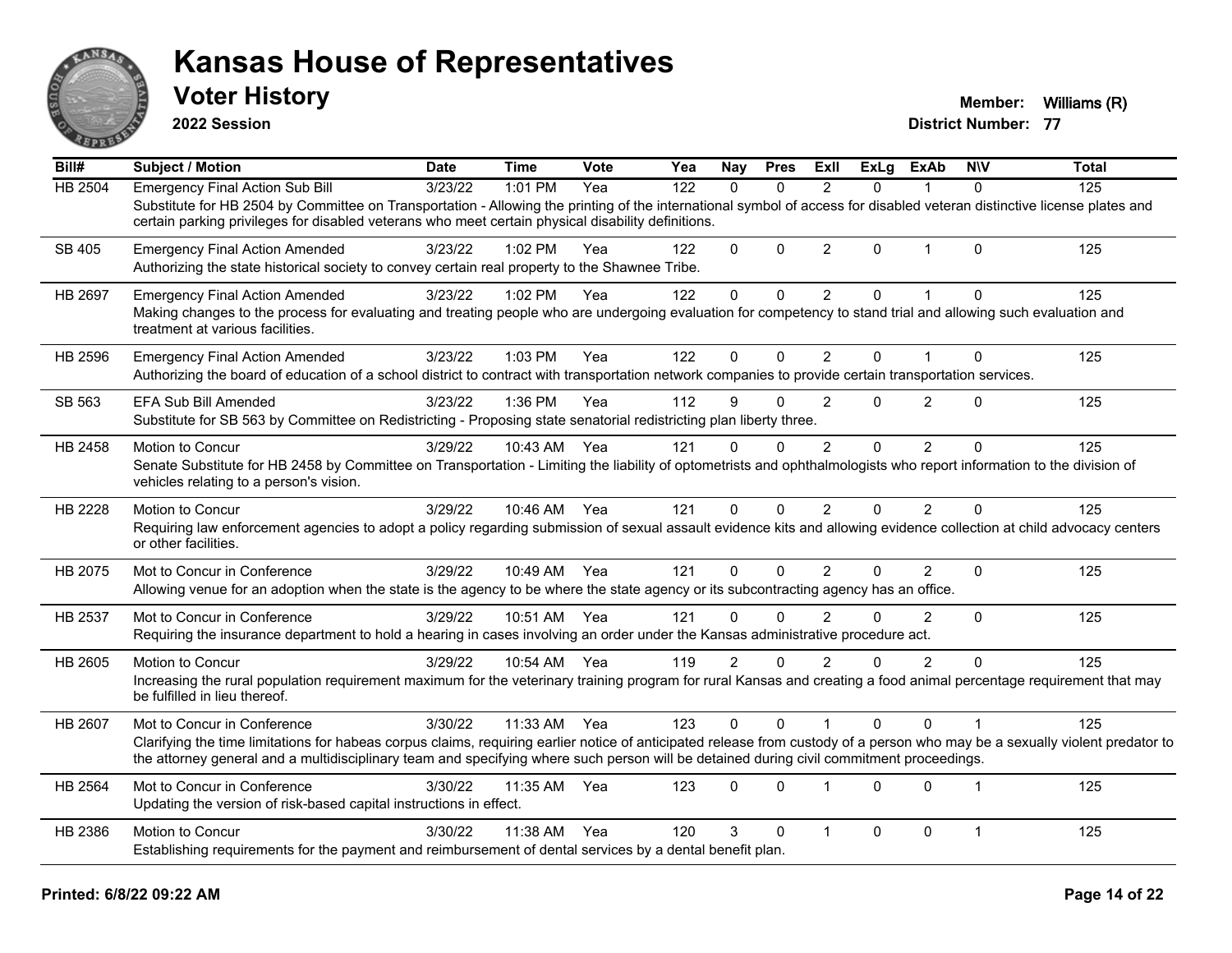

**2022 Session**

**Voter History Member: Williams** (R)

| Bill#   | <b>Subject / Motion</b>                                                                                                                                                                                                                                                                                                                                                                                                                                                                                                                                                                                                 | <b>Date</b> | <b>Time</b> | Vote | Yea | Nay          | <b>Pres</b>  | ExII           | <b>ExLg</b>    | <b>ExAb</b>    | <b>NIV</b>    | <b>Total</b> |
|---------|-------------------------------------------------------------------------------------------------------------------------------------------------------------------------------------------------------------------------------------------------------------------------------------------------------------------------------------------------------------------------------------------------------------------------------------------------------------------------------------------------------------------------------------------------------------------------------------------------------------------------|-------------|-------------|------|-----|--------------|--------------|----------------|----------------|----------------|---------------|--------------|
| SB62    | Motion to adopt CCR<br>Amending the standards for school-administered vision screenings for students, establishing the Kansas children's vision health and school readiness commission and<br>relating to the powers and duties of the Kansas commission for the deaf and hard of hearing with regard to registration of interpreters, communication access services<br>guidelines and adoption of rules and regulations.                                                                                                                                                                                               | 3/30/22     | 11:40 AM    | Yea  | 121 | 3            | $\Omega$     |                | $\Omega$       | $\Omega$       | 0             | 125          |
| SB 84   | <b>EFA Sub Bill Amended</b><br>House Substitute for Substitute for SB 84 by Committee on Federal and State Affairs - Authorizing sports wagering under the Kansas expanded lottery act.                                                                                                                                                                                                                                                                                                                                                                                                                                 | 3/30/22     | 12:45 PM    | Yea  | 88  | 36           | 0            |                | 0              | $\Omega$       | 0             | 125          |
| SB 563  | Motion to adopt CCR<br>Substitute for SB 563 by Committee on Redistricting - Proposing state senatorial redistricting plan liberty three.                                                                                                                                                                                                                                                                                                                                                                                                                                                                               | 3/30/22     | 5:56 PM     | Yea  | 83  | 40           | O            |                | 0              |                | 0             | 125          |
| HB 2476 | Motion to adopt CCR<br>Providing for the silver star medal, bronze star medal, city of Hutchinson and daughters of the American revolution distinctive license plates and four distinctive license<br>plates for the Kansas department of wildlife and parks; authorizing the printing of the international symbol of access for disabled veteran distinctive license plates and<br>parking privileges for certain physically disabled veterans; allowing veteran distinctive license plate applicants to provide a DD214 form, DD form 2 (Retired) or a Kansas<br>veteran driver's license as proof of veteran status. | 3/31/22     | 10:57 AM    | Yea  | 115 | 5            | $\mathbf{0}$ | 2              | $\overline{2}$ | $\mathbf 1$    | $\Omega$      | 125          |
| HB 2478 | Motion to adopt CCR<br>Designating a portion of United States highway 166 as the SGT Evan S Parker memorial highway, a portion of U.S. highway 56 as the PFC Shane Austin memorial<br>highway, a portion of United States highway 69 as the Senator Tom R Van Sickle memorial highway, a certain bridge on K-126 as the Dennis Crain memorial bridge, a<br>portion of United States highway 69 as the AMM2c Walter Scott Brown memorial highway and bridges on K-66 highway as veterans memorial bridge.                                                                                                                | 3/31/22     | 10:59 AM    | Yea  | 120 | $\Omega$     | $\Omega$     | $\overline{2}$ | $\mathcal{P}$  |                | $\Omega$      | 125          |
| HB 2595 | Motion to adopt CCR<br>Making certain antique vehicle titling procedures applicable to vehicles having a model year 60 years old or older.                                                                                                                                                                                                                                                                                                                                                                                                                                                                              | 3/31/22     | 11:00 AM    | Yea  | 119 |              | $\Omega$     | 2              | $\overline{2}$ |                | $\Omega$      | 125          |
| HB 2448 | Motion to adopt CCR<br>Senate Substitute for HB 2448 by Committee on Public Health and Welfare - Requiring able-bodied adults without dependents to complete an employment and training<br>program in order to receive food assistance.                                                                                                                                                                                                                                                                                                                                                                                 | 3/31/22     | 2:55 PM     | Yea  | 70  | 46           | $\Omega$     | 5              | $\Omega$       | $\overline{2}$ | $\mathcal{P}$ | 125          |
| SB 446  | Motion to adopt CCR<br>Allowing restricted driver's license holders beginning at age 15 to drive to and from religious activities held by any religious organization and providing for the electronic<br>renewal of nondriver's identification card.                                                                                                                                                                                                                                                                                                                                                                    | 3/31/22     | 3:01 PM     | Yea  | 87  | 30           | $\Omega$     | 5              | $\Omega$       | $\overline{2}$ |               | 125          |
| SB 215  | Motion to adopt CCR<br>Transferring the authority for postsecondary driver's education programs and driver training schools to the department of revenue and authorizing the board of education<br>of a school district to contract with transportation network companies to provide certain transportation services.                                                                                                                                                                                                                                                                                                   | 3/31/22     | 3:04 PM     | Yea  | 117 | $\mathbf{0}$ | $\mathbf{0}$ | 5              | $\Omega$       | $\overline{2}$ |               | 125          |
| HB 2005 | Motion to adopt CCR<br>Excluding hot water supply boilers that have a nominal water capacity not exceeding 120 gallons from the provisions of the boiler safety act; creating the elevator safety<br>act to require safety standards, permit requirements, and insurance coverage for elevator contractors; requiring inspections of elevators and licensure for persons<br>installing, repairing and inspecting elevators; creating an elevator safety advisory board; establishing duties for the state fire marshal.                                                                                                 | 3/31/22     | 3:11 PM     | Nay  | 73  | 45           | $\Omega$     | 5              | $\Omega$       | $\mathcal{P}$  | $\Omega$      | 125          |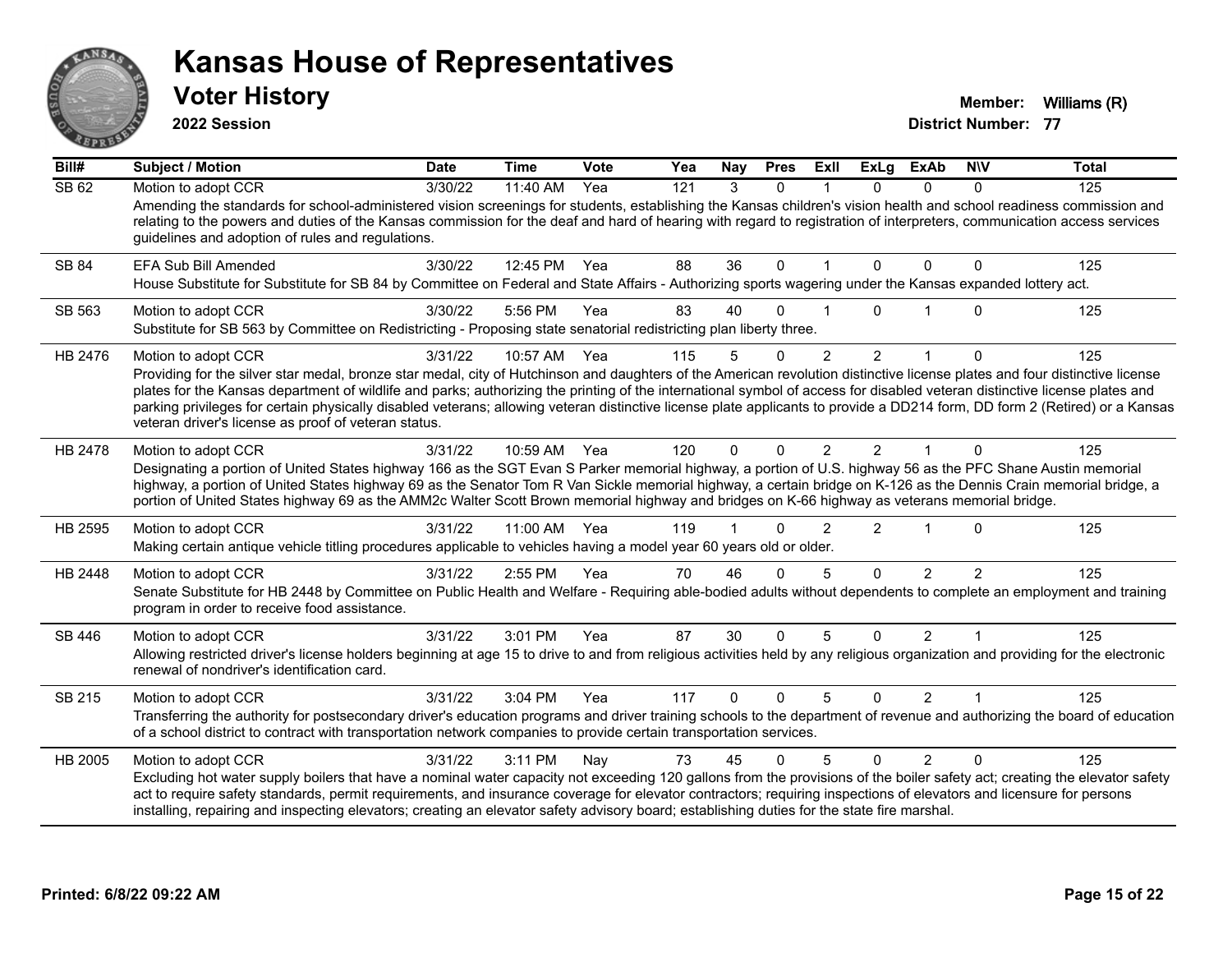

#### **2022 Session**

| Bill#            | <b>Subject / Motion</b>                                                                                                                                                                                                                                                                                                                                                                                                                                                                                                                                                                                                                                                                                                                                                                                                                                                                                                                                                                                                                                                                                                   | <b>Date</b> | Time         | <b>Vote</b> | Yea | <b>Nay</b>     | <b>Pres</b>  | ExII | <b>ExLg</b>  | <b>ExAb</b>    | <b>NIV</b>   | <b>Total</b> |
|------------------|---------------------------------------------------------------------------------------------------------------------------------------------------------------------------------------------------------------------------------------------------------------------------------------------------------------------------------------------------------------------------------------------------------------------------------------------------------------------------------------------------------------------------------------------------------------------------------------------------------------------------------------------------------------------------------------------------------------------------------------------------------------------------------------------------------------------------------------------------------------------------------------------------------------------------------------------------------------------------------------------------------------------------------------------------------------------------------------------------------------------------|-------------|--------------|-------------|-----|----------------|--------------|------|--------------|----------------|--------------|--------------|
| $\overline{SB2}$ | Motion to adopt CCR                                                                                                                                                                                                                                                                                                                                                                                                                                                                                                                                                                                                                                                                                                                                                                                                                                                                                                                                                                                                                                                                                                       | 3/31/22     | 4:51 PM      | Yea         | 86  | 31             | $\Omega$     | 5    | <sup>0</sup> | 3              | $\Omega$     | 125          |
|                  | Allowing consumption of beer, wine or other alcoholic liquor on the Kansas state fairgrounds; increasing the number of temporary permits an applicant may receive from<br>four to 12 permits per year; limiting what cities, counties or townships may charge for a temporary permit to not more than \$25 per day; crediting a portion of moneys<br>collected from the liquor drink tax and the liquor enforcement tax to the state fair capital improvements fund; requiring that licensed farm wineries be issued a cereal<br>malt beverage retailer license if the statutory requirements for such retailer license are satisfied; authorizing retail liquor stores to sell and deliver alcoholic liquor and<br>cereal malt beverages to a caterer, public venue, club or drinking establishment located in any adjacent county any county with a comer located within two miles<br>measured along the adjacent county boundary; Increasing the percentage of alcohol by volume allowed to not more than 16% for domestic table wine and the domestic<br>fortified wine threshold to more than 16% alcohol by volume. |             |              |             |     |                |              |      |              |                |              |              |
| <b>HB 2087</b>   | Motion to adopt CCR                                                                                                                                                                                                                                                                                                                                                                                                                                                                                                                                                                                                                                                                                                                                                                                                                                                                                                                                                                                                                                                                                                       | 3/31/22     | 4:54 PM      | Yea         | 105 | 12             | $\mathbf 0$  | 5    | $\Omega$     | 3              | $\Omega$     | 125          |
|                  | Limiting the review of certain rules and regulations by the director of the budget and requiring review of rules and regulations every five years.                                                                                                                                                                                                                                                                                                                                                                                                                                                                                                                                                                                                                                                                                                                                                                                                                                                                                                                                                                        |             |              |             |     |                |              |      |              |                |              |              |
| HB 2559          | Motion to adopt CCR                                                                                                                                                                                                                                                                                                                                                                                                                                                                                                                                                                                                                                                                                                                                                                                                                                                                                                                                                                                                                                                                                                       | 3/31/22     | 4:58 PM      | Yea         | 102 | 15             | $\mathbf{0}$ | 5    | 0            | 3              | $\mathbf{0}$ | 125          |
| HB 2489          | Mot to Concur in Conference                                                                                                                                                                                                                                                                                                                                                                                                                                                                                                                                                                                                                                                                                                                                                                                                                                                                                                                                                                                                                                                                                               | 3/31/22     | 5:01 PM      | Yea         | 117 | $\Omega$       | $\mathbf{0}$ | 5    | $\Omega$     | 3              | $\Omega$     | 125          |
|                  | Amending provisions of the technology-enabled fiduciary financial institutions act relating to out-of-state financial institutions, banks and trust companies conducting<br>fidfin transactions, fees and assessments, examinations, disclosures to consumers and requiring such institutions to be mandatory reporters for purposes of elder<br>abuse.                                                                                                                                                                                                                                                                                                                                                                                                                                                                                                                                                                                                                                                                                                                                                                   |             |              |             |     |                |              |      |              |                |              |              |
| SB 91            | Motion to adopt CCR                                                                                                                                                                                                                                                                                                                                                                                                                                                                                                                                                                                                                                                                                                                                                                                                                                                                                                                                                                                                                                                                                                       | 3/31/22     | 9:05 PM      | Yea         | 116 | $\Omega$       | $\Omega$     | 5    | $\Omega$     |                | $\Omega$     | 125          |
|                  | House Substitute for SB 91 by Committee on Commerce, Labor and Economic Development - Providing liability protection for businesses, municipalities and<br>educational institutions that participate in high school work-based learning programs and providing that schools are responsible for injuries to students participating in<br>such programs                                                                                                                                                                                                                                                                                                                                                                                                                                                                                                                                                                                                                                                                                                                                                                    |             |              |             |     |                |              |      |              |                |              |              |
| SB 421           | Motion to adopt CCR                                                                                                                                                                                                                                                                                                                                                                                                                                                                                                                                                                                                                                                                                                                                                                                                                                                                                                                                                                                                                                                                                                       | 3/31/22     | $9:10$ PM    | Yea         | 106 | 10             | $\mathbf{0}$ | 5    | $\Omega$     | $\overline{A}$ | $\Omega$     | 125          |
|                  | Transferring \$1,000,000,000 from the state general fund to the Kansas public employees retirement fund during fiscal year 2022 and eliminating certain level-dollar<br>KPERS employer contribution payments.                                                                                                                                                                                                                                                                                                                                                                                                                                                                                                                                                                                                                                                                                                                                                                                                                                                                                                             |             |              |             |     |                |              |      |              |                |              |              |
| SB 408           | Motion to adopt CCR                                                                                                                                                                                                                                                                                                                                                                                                                                                                                                                                                                                                                                                                                                                                                                                                                                                                                                                                                                                                                                                                                                       | 3/31/22     | 9:15 PM      | Yea         | 114 | $\overline{2}$ | $\mathbf 0$  | 5    | $\Omega$     | $\overline{4}$ | $\Omega$     | 125          |
|                  | Increasing the criminal penalties for multiple thefts of mail; specifying that the crime of burglary includes, without authority, entering into or remaining within any locked<br>or secured portion of any dwelling, building or other structure, with intent to commit another crime therein; providing guidance to determine how offenders under the<br>supervision of two or more supervision agencies can have supervision consolidated into one agency; requiring an offender who raises error in such offender's criminal<br>history calculation for the first time on appeal to show prejudicial error and authorizing the court to correct an illegal sentence while a direct appeal is pending; and<br>transferring the responsibility to certify drug abuse treatment providers that participate in the certified drug abuse treatment program from the department of corrections<br>to the Kansas sentencing commission.                                                                                                                                                                                      |             |              |             |     |                |              |      |              |                |              |              |
| SB 366           | Motion to adopt CCR                                                                                                                                                                                                                                                                                                                                                                                                                                                                                                                                                                                                                                                                                                                                                                                                                                                                                                                                                                                                                                                                                                       | 3/31/22     | 9:20 PM      | Yea         | 116 | $\Omega$       | $\Omega$     | 5    | $\Omega$     | Δ              | $\Omega$     | 125          |
|                  | Specifying that the crime of burglary includes, without authority, entering into or remaining within any locked or secured portion of any dwelling, building or other<br>structure, with intent to commit another crime therein.                                                                                                                                                                                                                                                                                                                                                                                                                                                                                                                                                                                                                                                                                                                                                                                                                                                                                          |             |              |             |     |                |              |      |              |                |              |              |
| HB 2456          | Motion to adopt CCR                                                                                                                                                                                                                                                                                                                                                                                                                                                                                                                                                                                                                                                                                                                                                                                                                                                                                                                                                                                                                                                                                                       | 3/31/22     | 11:22 PM Yea |             | 93  | 20             | $\Omega$     | 5    | $\mathbf{0}$ | $\overline{7}$ | $\Omega$     | 125          |
|                  | Establishing the Kansas kids lifetime combination hunting and fishing license.                                                                                                                                                                                                                                                                                                                                                                                                                                                                                                                                                                                                                                                                                                                                                                                                                                                                                                                                                                                                                                            |             |              |             |     |                |              |      |              |                |              |              |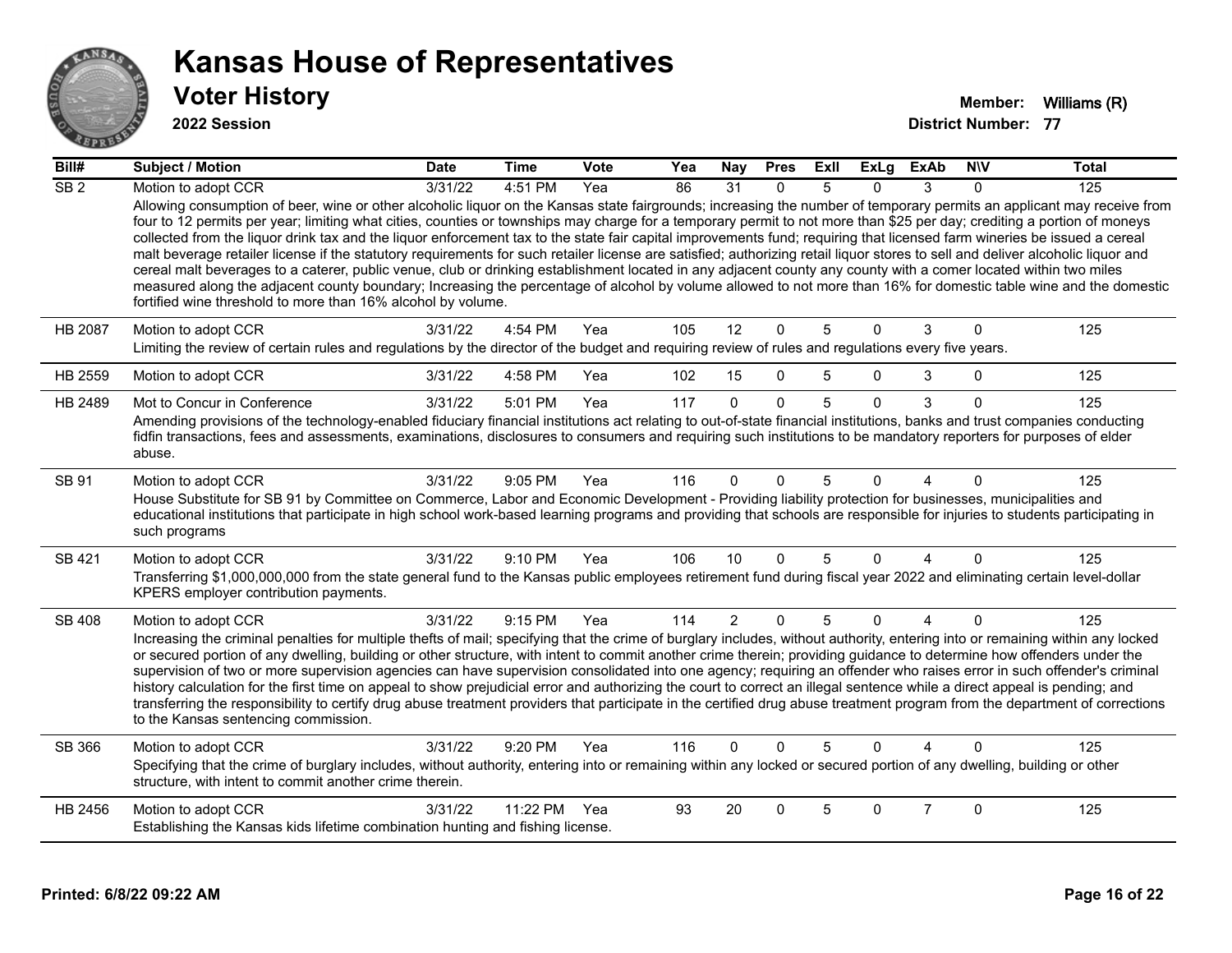

**2022 Session**

**Voter History Member: Williams** (R)

| Bill#         | Subject / Motion                                                                                                                                                                                                                                                                                                                                                                                                                                                                                                                                                                                                        | <b>Date</b> | <b>Time</b> | <b>Vote</b> | Yea | Nay            | <b>Pres</b> | ExIl           | <b>ExLg</b> | <b>ExAb</b>    | <b>NIV</b>   | <b>Total</b> |
|---------------|-------------------------------------------------------------------------------------------------------------------------------------------------------------------------------------------------------------------------------------------------------------------------------------------------------------------------------------------------------------------------------------------------------------------------------------------------------------------------------------------------------------------------------------------------------------------------------------------------------------------------|-------------|-------------|-------------|-----|----------------|-------------|----------------|-------------|----------------|--------------|--------------|
| HB 2703       | Motion to adopt CCR                                                                                                                                                                                                                                                                                                                                                                                                                                                                                                                                                                                                     | 3/31/22     | 11:25 PM    | Yea         | 110 | 3              | $\Omega$    | 5              | $\Omega$    | 7              | $\mathbf{0}$ | 125          |
|               | Changing law relating to employment including employment security law provisions regarding the employment security fund status and employer contribution rates and<br>the definition of employment to conform with federal law, making revisions to the department of labor's my reemployment plan program and enacting the Kansas<br>targeted employment act to facilitate employment of persons with developmental disabilities through a tax credit incentive for employers.                                                                                                                                         |             |             |             |     |                |             |                |             |                |              |              |
| 0             | Motion to Adjourn - Helgerson                                                                                                                                                                                                                                                                                                                                                                                                                                                                                                                                                                                           | 3/31/22     | 11:32 PM    | Nay         | 29  | 77             | 0           | 5              | 0           |                |              | 125          |
| <b>SB 200</b> | Motion to adopt CCR                                                                                                                                                                                                                                                                                                                                                                                                                                                                                                                                                                                                     | 4/1/22      | 11:16 AM    | Yea         | 112 | $\overline{2}$ | $\Omega$    | 7              | 0           | $\mathcal{P}$  | 2            | 125          |
|               | Expanding the pharmacist scope of practice to include initiation of therapy for certain conditions, updating provisions of the prescription monitoring program act relating<br>to program data, storage and access and increasing the membership of the advisory committee.                                                                                                                                                                                                                                                                                                                                             |             |             |             |     |                |             |                |             |                |              |              |
| SB 343        | Motion to adopt CCR                                                                                                                                                                                                                                                                                                                                                                                                                                                                                                                                                                                                     | 4/1/22      | $11:19$ AM  | Yea         | 115 | $\Omega$       | $\Omega$    | $\overline{7}$ | $\Omega$    | $\overline{2}$ |              | 125          |
|               | Providing considerations for in family law, adoption, foster care, guardianship and child in need of care proceedings for parents or prospective parents who are blind and<br>updating the term "hearing impaired" to "hard of hearing" in statutes related to persons with hearing loss.                                                                                                                                                                                                                                                                                                                               |             |             |             |     |                |             |                |             |                |              |              |
| SB 453        | Motion to adopt CCR                                                                                                                                                                                                                                                                                                                                                                                                                                                                                                                                                                                                     | 4/1/22      | $11:22$ AM  | Yea         | 116 | 0              | $\Omega$    | 7              | 0           | $\mathcal{P}$  | ∩            | 125          |
|               | Requiring unlicensed employees in adult care homes to complete certain training requirements, reinstating the social worker applicant option for board-approved                                                                                                                                                                                                                                                                                                                                                                                                                                                         |             |             |             |     |                |             |                |             |                |              |              |
|               | postgraduate supervised experience, allowing master's and clinical level licensees to take the baccalaureate addiction counselor test and requiring the behavioral<br>sciences regulatory board to accept a master of social work degree from Fort Hays state university as from an accredited college or university.                                                                                                                                                                                                                                                                                                   |             |             |             |     |                |             |                |             |                |              |              |
| SB 286        | Motion to Adopt CCR                                                                                                                                                                                                                                                                                                                                                                                                                                                                                                                                                                                                     | 4/1/22      | 12:44 PM    | Yea         | 64  | 51             |             |                |             | 2              |              | 125          |
|               | House Substitute for Substitute for SB 286 by Committee on Judiciary - Continuing the governmental response to the COVID-19 pandemic in Kansas by extending the<br>expanded use of telemedicine, the suspension of certain requirements related to medical care facilities and immunity from civil liability for certain healthcare providers,<br>certain persons conducting business in this state and covered facilities for COVID-19 claims until January 20, 2023, creating the crime of interference with the conduct<br>of a hospital and increasing the criminal penalties for battery of a healthcare provider. |             |             |             |     |                |             |                |             |                |              |              |
| SB 267        | Motion to adopt CCR                                                                                                                                                                                                                                                                                                                                                                                                                                                                                                                                                                                                     | 4/1/22      | 4:05 PM     | Yea         | 104 | 12             | $\Omega$    | $\overline{7}$ | $\Omega$    | 2              | $\Omega$     | 125          |
|               | House Substitute for Substitute for SB 267 by Committee on Appropriations - Appropriations for FY 2022, FY 2023, FY 2024, FY 2025, FY26 and FY27 for various state<br>agencies.                                                                                                                                                                                                                                                                                                                                                                                                                                         |             |             |             |     |                |             |                |             |                |              |              |
| HB 2279       | Mot to Concur in Conference                                                                                                                                                                                                                                                                                                                                                                                                                                                                                                                                                                                             | 4/1/22      | 5:21 PM     | Yea         | 80  | 34             | $\Omega$    |                | U           |                |              | 125          |
|               | Senate substitute for HB 2279 by committee on public health and welfare - Amending the advanced practice registered nurse authorized scope of practice to permit the<br>prescribing of drugs without a supervising physician.                                                                                                                                                                                                                                                                                                                                                                                           |             |             |             |     |                |             |                |             |                |              |              |
| HB 2109       | Motion to adopt CCR                                                                                                                                                                                                                                                                                                                                                                                                                                                                                                                                                                                                     | 4/1/22      | 6:18 PM     | Yea         | 92  | 20             |             |                | n           | 5              | $\Omega$     | 125          |
|               | Prohibiting the disclosure of personal information about a person's affiliation with an entity that is exempt from federal income taxation under section 501(c) of the<br>federal internal revenue code and continuing in existence certain exceptions to the disclosure of public records under the open records act.                                                                                                                                                                                                                                                                                                  |             |             |             |     |                |             |                |             |                |              |              |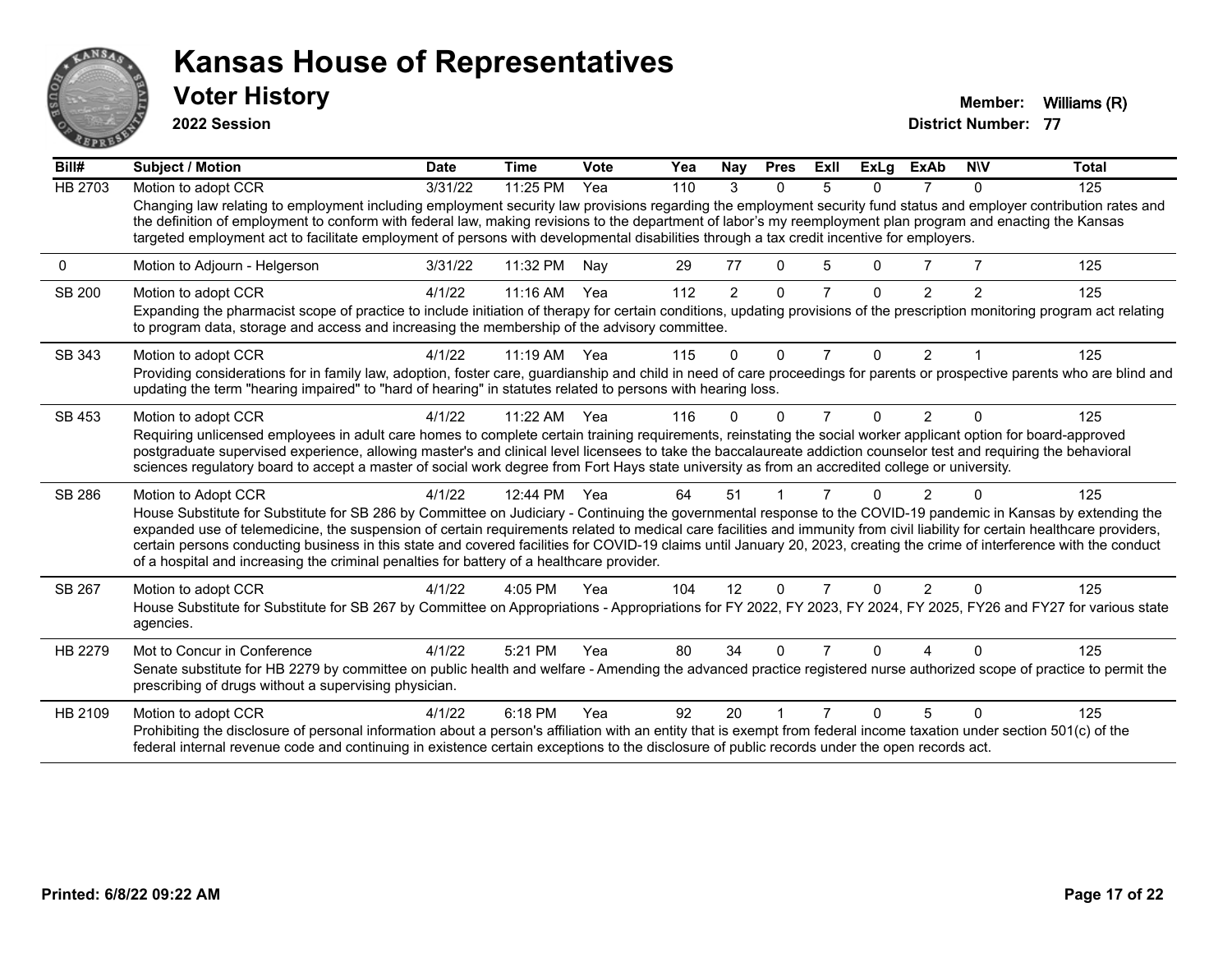

**2022 Session**

| Bill#          | <b>Subject / Motion</b>                                                                                                                                                                                                                                                                                                                                                                                                                                                                                                                                                                                                                                                                                                                                                                                                                                                                                                                                                                                                                                                                                                                                                                               | <b>Date</b> | <b>Time</b> | Vote | Yea | Nay      | <b>Pres</b> | ExII           | <b>ExLg</b> | <b>ExAb</b> | <b>NIV</b> | <b>Total</b> |
|----------------|-------------------------------------------------------------------------------------------------------------------------------------------------------------------------------------------------------------------------------------------------------------------------------------------------------------------------------------------------------------------------------------------------------------------------------------------------------------------------------------------------------------------------------------------------------------------------------------------------------------------------------------------------------------------------------------------------------------------------------------------------------------------------------------------------------------------------------------------------------------------------------------------------------------------------------------------------------------------------------------------------------------------------------------------------------------------------------------------------------------------------------------------------------------------------------------------------------|-------------|-------------|------|-----|----------|-------------|----------------|-------------|-------------|------------|--------------|
| <b>HB 2299</b> | Motion to adopt CCR                                                                                                                                                                                                                                                                                                                                                                                                                                                                                                                                                                                                                                                                                                                                                                                                                                                                                                                                                                                                                                                                                                                                                                                   | 4/1/22      | 6:23 PM     | Yea  | 110 | 3        | 0           |                |             | 5           | $\Omega$   | 125          |
|                | Requiring retention of fingerprints by the Kansas bureau of investigation for participation in the federal rap back program; imposing restrictions on surveillance by certain<br>employees of the Kansas department of wildlife and parks on private property; expanding the jurisdiction and powers of law enforcement officers to include situations<br>when an activity is observed leading the officer to reasonably suspect a person is committing, has committed or is about to commit a crime and reasonably believe that<br>a person is in imminent danger of death or bodily injury without immediate action; allowing a search warrant to be executed within 240 hours from the time of issuance;<br>and directing the Kansas department for children and families to share certain information with investigating law enforcement agencies.                                                                                                                                                                                                                                                                                                                                                |             |             |      |     |          |             |                |             |             |            |              |
| HB 2508        | Motion to adopt CCR<br>Modifying the definition of possession in the Kansas criminal code, modifying the elements of and making changes to the criminal penalties of abuse of a child, requiring<br>a forfeiture of an appearance bond to be set aside in certain circumstances, permitting testimony to be presented using a two-way electronic audio-video communication<br>device during a preliminary hearing, making changes to the process for evaluating and treating people who are undergoing evaluation for competency to stand trial and<br>allowing mobile competency evaluations.                                                                                                                                                                                                                                                                                                                                                                                                                                                                                                                                                                                                        | 4/1/22      | 6:28 PM     | Yea  | 113 |          |             |                |             |             |            | 125          |
| HB 2377        | Motion to adopt CCR<br>Revising laws relating to operating an aircraft under the influence, including prescribing criminal and administrative penalties and providing for testing of blood, breath,<br>urine or other bodily substances, and preliminary screening tests of breath or oral fluid; authorizing reinstatement of a driver's license for certain persons with an ignition<br>interlock device restriction; requiring persons with an ignition interlock device restriction to complete the ignition interlock device program before driving privileges are<br>fully reinstated; providing for reduced ignition interlock device program costs for certain persons; providing that the highway patrol has oversight of state certification of<br>ignition interlock manufacturers and their service providers; modifying the criminal penalties for driving a commercial motor vehicle under the influence and driving under<br>the influence; increasing the period of disqualification for certain offenses committed by a person with commercial driving privileges; and prohibiting prosecuting<br>attorneys from concealing certain traffic violations from the CDLIS driver report. | 4/1/22      | 6:34 PM     | Yea  | 101 | 12       | $\Omega$    | $\overline{7}$ | 0           | 5           | $\Omega$   | 125          |
| HB 2361        | Motion to adopt CCR<br>Senate Substitute for HB 2361 by Committee on Judiciary - Removing the requirement that all district court judges in Douglas county serve on the board of trustees of<br>the law library, authorizing the supreme court to adopt rules establishing specialty court programs, creating the specialty court funding advisory committee and the<br>specialty court resources fund, authorizing courts to order defendants to participate in specialty court programs and allowing expungement of certain convictions when<br>defendants complete the requirements of such programs.                                                                                                                                                                                                                                                                                                                                                                                                                                                                                                                                                                                              | 4/1/22      | 6:39 PM     | Yea  | 113 | $\Omega$ | $\Omega$    |                | $\Omega$    | 5           | $\Omega$   | 125          |
| <b>SB 58</b>   | Motion to adopt CCR<br>Establishing the parents' bill of rights for parents of students attending elementary or secondary school in this state.                                                                                                                                                                                                                                                                                                                                                                                                                                                                                                                                                                                                                                                                                                                                                                                                                                                                                                                                                                                                                                                       | 4/1/22      | 6:57 PM     | Yea  | 67  | 46       | $\Omega$    |                | U           | 5           | $\Omega$   | 125          |
| SB 160         | Motion to adopt CCR<br>Enacting the fairness in women's sports act to require that student athletic teams only include members who are of the same biological sex unless designated as coed.                                                                                                                                                                                                                                                                                                                                                                                                                                                                                                                                                                                                                                                                                                                                                                                                                                                                                                                                                                                                          | 4/1/22      | 8:00 PM     | Yea  | 74  | 39       | $\Omega$    |                | U           | 5           | $\Omega$   | 125          |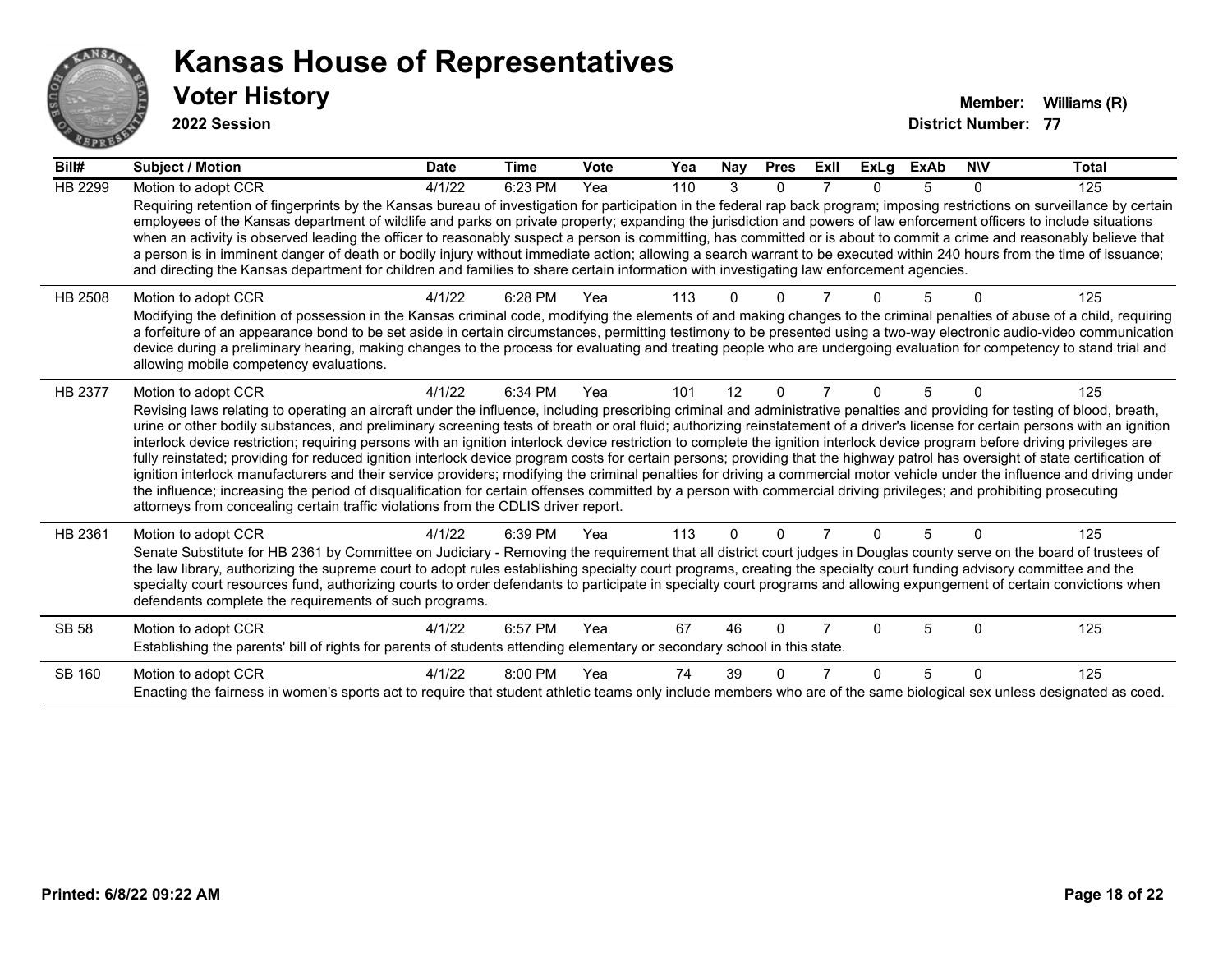

#### **Voter History Member: Williams** (R) **Kansas House of Representatives**

**2022 Session**

| Bill#           | <b>Subject / Motion</b>                                                                                                                                                                                                                                                                                                                                                                                                                                                                                                                                                                                                                                                                                                                                                                                                                                                                                                                                                                                                                                                                                                                                                                                                                                                                                                                                                                                                                                                                                                                                                                                                                                                                                                                                                                                                                                                                                                                                                                                                                                                                                                                                                                                                                                                                                                                                                                                                                                                                                                                                                                                                                                                                                                                                                                                                                                                                                                                                                                                                                                                                                                                                                     | <b>Date</b> | Time     | Vote | Yea | Nay         | <b>Pres</b>  | ExII           | ExLg         | ExAb           | <b>NIV</b>  | <b>Total</b> |
|-----------------|-----------------------------------------------------------------------------------------------------------------------------------------------------------------------------------------------------------------------------------------------------------------------------------------------------------------------------------------------------------------------------------------------------------------------------------------------------------------------------------------------------------------------------------------------------------------------------------------------------------------------------------------------------------------------------------------------------------------------------------------------------------------------------------------------------------------------------------------------------------------------------------------------------------------------------------------------------------------------------------------------------------------------------------------------------------------------------------------------------------------------------------------------------------------------------------------------------------------------------------------------------------------------------------------------------------------------------------------------------------------------------------------------------------------------------------------------------------------------------------------------------------------------------------------------------------------------------------------------------------------------------------------------------------------------------------------------------------------------------------------------------------------------------------------------------------------------------------------------------------------------------------------------------------------------------------------------------------------------------------------------------------------------------------------------------------------------------------------------------------------------------------------------------------------------------------------------------------------------------------------------------------------------------------------------------------------------------------------------------------------------------------------------------------------------------------------------------------------------------------------------------------------------------------------------------------------------------------------------------------------------------------------------------------------------------------------------------------------------------------------------------------------------------------------------------------------------------------------------------------------------------------------------------------------------------------------------------------------------------------------------------------------------------------------------------------------------------------------------------------------------------------------------------------------------------|-------------|----------|------|-----|-------------|--------------|----------------|--------------|----------------|-------------|--------------|
| HB 2239         | Motion to adopt CCR                                                                                                                                                                                                                                                                                                                                                                                                                                                                                                                                                                                                                                                                                                                                                                                                                                                                                                                                                                                                                                                                                                                                                                                                                                                                                                                                                                                                                                                                                                                                                                                                                                                                                                                                                                                                                                                                                                                                                                                                                                                                                                                                                                                                                                                                                                                                                                                                                                                                                                                                                                                                                                                                                                                                                                                                                                                                                                                                                                                                                                                                                                                                                         | 4/1/22      | 9:45 PM  | Yea  | 103 | 10          | 0            |                | <sup>n</sup> | 5              | $\Omega$    | 125          |
|                 | Providing tax credits for graduates of aerospace and aviation-related educational programs and employers of program graduates, school and classroom supplies<br>purchased by teachers, contributions to community colleges and technical colleges, qualified railroad track maintenance expenditures of short line railroads and<br>associated rail siding owners or lessees and expanding eligibility, amount and transferability of the research and development tax credit, providing homestead property<br>tax refunds from the income tax refund fund to certain persons based on the increase in property tax over the base year property tax amount, providing for an additional<br>personal income tax exemption for 100% disabled veterans, establishing the salt parity act to allow pass-through entities to elect to pay state income tax at the entity<br>level, establishing a checkoff for contributions to the Kansas historic site fund, establishing a revenue neutral rate complaint process for tax levies, authorizing the<br>county clerk to limit the amount of ad valorem taxes to be levied in certain circumstances, establishing a deadline for budgets to be filed with the director of accounts<br>and reports, requiring roll call votes and publication of information to exceed the revenue neutral rate, classifying certain agritourism activities and zoos as land devoted<br>to agricultural use, classifying land devoted to agriculture that is subject to the federal grassland conservation reserve program as grassland, establishing a property tax<br>exemption for antique utility trailers, allowing for the proration of value when certain personal property is acquired or sold prior to September 1 of any tax year, providing<br>for the exemption of inventory and work-in-progress machinery and equipment for telecommunications machinery and equipment, increasing the extent of exemption for<br>residential property from the statewide school levy, providing for abatement or credit of property tax for buildings and improvements destroyed or substantially destroyed<br>by natural disaster, providing a sales tax exemption for certain fencing and for reconstructing, repairing or replacing certain fencing damaged or destroyed by a wildfire,<br>flood, tornado or other natural disaster, excluding separately stated delivery charges from sales or selling price, removing the expiration on manufacturer cash rebates<br>on motor vehicles, providing countywide retailers' sales tax authority for Wilson county, requiring disclosure of distribution of revenues on countywide retailers' sales tax<br>ballot proposals, validating the election held to approve a retailers' sales tax levy by the city of Latham, extending the time period for eligibility in the loan repayment<br>program and the income tax credit for rural opportunity zones, enacting the Gage park improvement authority act and providing for the creation of the Gage park<br>improvement authority and an election for the imposition of a countywide sales tax sales tax within the boundaries of Shawnee county. |             |          |      |     |             |              |                |              |                |             |              |
| HB 2644         | Motion to Concur in Conference<br>Designating the Sandhill plum as the official state fruit.                                                                                                                                                                                                                                                                                                                                                                                                                                                                                                                                                                                                                                                                                                                                                                                                                                                                                                                                                                                                                                                                                                                                                                                                                                                                                                                                                                                                                                                                                                                                                                                                                                                                                                                                                                                                                                                                                                                                                                                                                                                                                                                                                                                                                                                                                                                                                                                                                                                                                                                                                                                                                                                                                                                                                                                                                                                                                                                                                                                                                                                                                | 4/1/22      | 9:48 PM  | Yea  | 108 | 5           | $\Omega$     | 7              | $\Omega$     | 5              | $\Omega$    | 125          |
| SB 261          | Motion to adopt CCR<br>Substitute for SB 261 by Committee on Agriculture -- Prohibiting the use of identifiable meat terms on the labels of meat analogs when such labels do not include proper<br>qualifying language to indicate that such products do not contain meat.                                                                                                                                                                                                                                                                                                                                                                                                                                                                                                                                                                                                                                                                                                                                                                                                                                                                                                                                                                                                                                                                                                                                                                                                                                                                                                                                                                                                                                                                                                                                                                                                                                                                                                                                                                                                                                                                                                                                                                                                                                                                                                                                                                                                                                                                                                                                                                                                                                                                                                                                                                                                                                                                                                                                                                                                                                                                                                  | 4/1/22      | 9:56 PM  | Yea  | 113 | $\mathbf 0$ | $\mathbf{0}$ | $\overline{7}$ | $\mathbf{0}$ | 5              | $\Omega$    | 125          |
| SB 84           | Substitute Motion to Not Adopt CCR<br>House Substitute for Substitute for SB 84 by Committee on Federal and State Affairs - Authorizing sports wagering under the Kansas expanded lottery act.                                                                                                                                                                                                                                                                                                                                                                                                                                                                                                                                                                                                                                                                                                                                                                                                                                                                                                                                                                                                                                                                                                                                                                                                                                                                                                                                                                                                                                                                                                                                                                                                                                                                                                                                                                                                                                                                                                                                                                                                                                                                                                                                                                                                                                                                                                                                                                                                                                                                                                                                                                                                                                                                                                                                                                                                                                                                                                                                                                              | 4/1/22      | 11:59 PM | Nay  | 56  | 56          | $\Omega$     | $\overline{7}$ | $\Omega$     | 6              | $\Omega$    | 125          |
| SB 84           | Motion to Adopt CCR<br>House Substitute for Substitute for SB 84 by Committee on Federal and State Affairs - Authorizing sports wagering under the Kansas expanded lottery act.                                                                                                                                                                                                                                                                                                                                                                                                                                                                                                                                                                                                                                                                                                                                                                                                                                                                                                                                                                                                                                                                                                                                                                                                                                                                                                                                                                                                                                                                                                                                                                                                                                                                                                                                                                                                                                                                                                                                                                                                                                                                                                                                                                                                                                                                                                                                                                                                                                                                                                                                                                                                                                                                                                                                                                                                                                                                                                                                                                                             | 4/1/22      | 11:59 PM | Yea  | 63  | 49          | $\Omega$     | $\overline{7}$ | $\Omega$     | 6              | $\Omega$    | 125          |
| HB 2487         | Motions of a Previous Day                                                                                                                                                                                                                                                                                                                                                                                                                                                                                                                                                                                                                                                                                                                                                                                                                                                                                                                                                                                                                                                                                                                                                                                                                                                                                                                                                                                                                                                                                                                                                                                                                                                                                                                                                                                                                                                                                                                                                                                                                                                                                                                                                                                                                                                                                                                                                                                                                                                                                                                                                                                                                                                                                                                                                                                                                                                                                                                                                                                                                                                                                                                                                   | 4/26/22     | 11:35 AM | Nay  | 48  | 74          | $\mathbf 0$  | 1              | $\Omega$     | $\overline{2}$ | 0           | 125          |
| <b>HCR 5022</b> | Motion to adopt CCR<br>Proposing a constitutional amendment requiring that a sheriff be elected in each county; exception.                                                                                                                                                                                                                                                                                                                                                                                                                                                                                                                                                                                                                                                                                                                                                                                                                                                                                                                                                                                                                                                                                                                                                                                                                                                                                                                                                                                                                                                                                                                                                                                                                                                                                                                                                                                                                                                                                                                                                                                                                                                                                                                                                                                                                                                                                                                                                                                                                                                                                                                                                                                                                                                                                                                                                                                                                                                                                                                                                                                                                                                  | 4/26/22     | 11:43 AM | Yea  | 91  | 31          | $\mathbf{0}$ | 1              | $\mathbf{0}$ | $\overline{2}$ | $\mathbf 0$ | 125          |
| HB 2387         | Motion to adopt CCR<br>Prohibiting the issuance of a request for proposal or entering into a new contract for the administration and provision of benefits under the medical assistance program<br>and removing the authority of the governor to prohibit attending or conducting certain religious services and worship services.                                                                                                                                                                                                                                                                                                                                                                                                                                                                                                                                                                                                                                                                                                                                                                                                                                                                                                                                                                                                                                                                                                                                                                                                                                                                                                                                                                                                                                                                                                                                                                                                                                                                                                                                                                                                                                                                                                                                                                                                                                                                                                                                                                                                                                                                                                                                                                                                                                                                                                                                                                                                                                                                                                                                                                                                                                          | 4/26/22     | 12:47 PM | Yea  | 84  | 38          | $\Omega$     | 1              | $\Omega$     | 2              | $\Omega$    | 125          |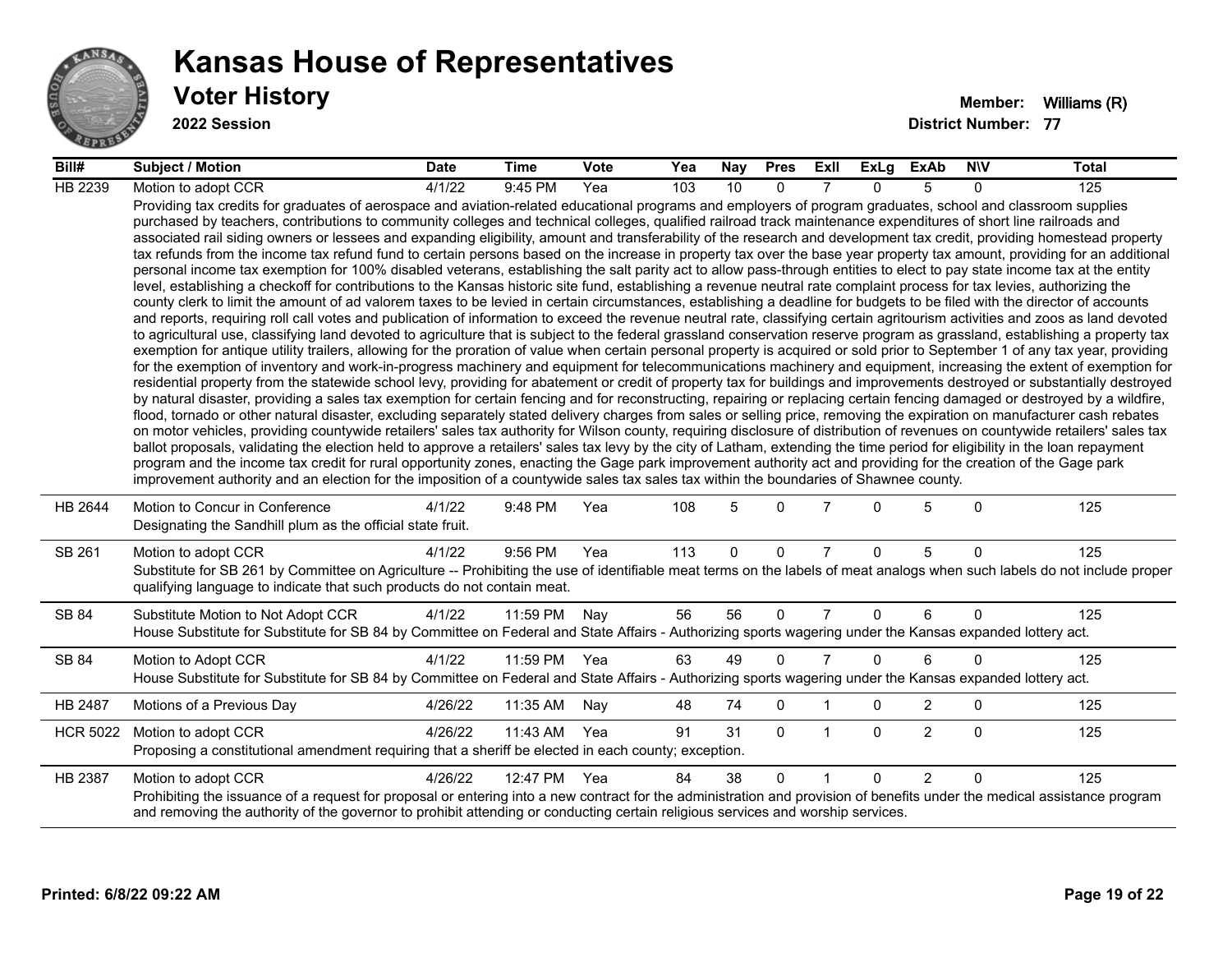

**2022 Session**

| Bill#          | <b>Subject / Motion</b>                                                                                                                                                                                                                                                                                                                                    | <b>Date</b> | <b>Time</b>  | Vote | Yea | Nay      | <b>Pres</b>  | Exll           | <b>ExLg</b> | <b>ExAb</b>    | <b>NIV</b>  | <b>Total</b> |
|----------------|------------------------------------------------------------------------------------------------------------------------------------------------------------------------------------------------------------------------------------------------------------------------------------------------------------------------------------------------------------|-------------|--------------|------|-----|----------|--------------|----------------|-------------|----------------|-------------|--------------|
| <b>HB 2252</b> | Motion to adopt CCR                                                                                                                                                                                                                                                                                                                                        | 4/26/22     | 12:50 PM     | Yea  | 84  | 38       | $\Omega$     | 1              | $\Omega$    | $\overline{2}$ | $\Omega$    | 125          |
|                | Prohibiting the modification of election laws by agreement except as approved by the legislative coordinating council.                                                                                                                                                                                                                                     |             |              |      |     |          |              |                |             |                |             |              |
| HB 2138        | Motion to adopt CCR                                                                                                                                                                                                                                                                                                                                        | 4/26/22     | 1:03 PM      | Yea  | 82  | 40       | $\Omega$     |                | 0           | $\overline{2}$ | $\Omega$    | 125          |
|                | Providing for the use of electronic poll books in elections and the approval of such books by the secretary of state, requiring all voting systems for elections to use                                                                                                                                                                                    |             |              |      |     |          |              |                |             |                |             |              |
|                | individual voter-verified paper ballots with a distinctive watermark, requiring the secretary of state and local election officers to develop an affidavit to be signed by<br>election workers regarding handling of completed ballots, requiring audits of any federal, statewide or state legislative race that is within 1% of the total votes cast and |             |              |      |     |          |              |                |             |                |             |              |
|                | requiring randomized audits of elections procedures used in four counties in even-numbered years, requiring a county election officer to send a confirmation of address                                                                                                                                                                                    |             |              |      |     |          |              |                |             |                |             |              |
|                | when there is no election-related activity for any four calendar year period and exempting poll workers from certain election crimes.                                                                                                                                                                                                                      |             |              |      |     |          |              |                |             |                |             |              |
| HB 2237        | Motion to adopt CCR                                                                                                                                                                                                                                                                                                                                        | 4/26/22     | 1:13 PM      | Yea  | 109 | 12       |              |                | n           | 2              | $\Omega$    | 125          |
|                | Enacting the Kansas affordable housing tax credit act, the Kansas housing investor tax credit act, the historic Kansas act, the Kansas rural home loan guarantee act,                                                                                                                                                                                      |             |              |      |     |          |              |                |             |                |             |              |
|                | authorizing certain residential real property appraisals in rural counties to be performed without completing the sales comparison approach to value, allowing the use of<br>bond proceeds under the Kansas rural housing incentive district act for residential vertical development and renovation of certain buildings within economically              |             |              |      |     |          |              |                |             |                |             |              |
|                | distressed urban areas and expanding eligibility for the child day care services assistance tax credit and providing a credit for employer payments to an organization                                                                                                                                                                                     |             |              |      |     |          |              |                |             |                |             |              |
|                | providing access to employees for child day care services.                                                                                                                                                                                                                                                                                                 |             |              |      |     |          |              |                |             |                |             |              |
| SB 313         | Motion to adopt CCR                                                                                                                                                                                                                                                                                                                                        | 4/27/22     | 3:32 PM      | Yea  | 75  | 44       | $\Omega$     | 3              | 0           | 3              | $\Omega$    | 125          |
|                | Providing for the use and regulation of autonomous motor vehicles and establishing the autonomous vehicle advisory committee.                                                                                                                                                                                                                              |             |              |      |     |          |              |                |             |                |             |              |
| HB 2466        | Motion to adopt CCR                                                                                                                                                                                                                                                                                                                                        | 4/27/22     | 3:39 PM      | Yea  | 109 | 10       |              |                | 0           | 3              | $\Omega$    | 125          |
|                | Substitute for HB 2466 by Committee on Education - Establishing the promoting advancement in computing knowledge act to increase the availability of computer                                                                                                                                                                                              |             |              |      |     |          |              |                |             |                |             |              |
|                | science education in Kansas schools and the career technical education credentialing and student transitioning to employment success pilot program; also exempting<br>national assessment providers from the student online personal protection act.                                                                                                       |             |              |      |     |          |              |                |             |                |             |              |
| HB 2492        | Motion to Concur                                                                                                                                                                                                                                                                                                                                           | 4/27/22     | 3:41 PM      | Yea  | 119 | $\Omega$ | $\mathbf{0}$ | 3              | 0           | 3              | $\Omega$    | 125          |
|                | Submitting claims against the state by the joint committee on special claims against the state.                                                                                                                                                                                                                                                            |             |              |      |     |          |              |                |             |                |             |              |
| HB 2448        | Consideration of Veto                                                                                                                                                                                                                                                                                                                                      | 4/28/22     | 11:31 AM Yea |      | 86  | 36       | $\Omega$     | $\overline{1}$ | $\Omega$    | $\overline{2}$ | $\Omega$    | 125          |
|                | Senate Substitute for HB 2448 by Committee on Public Health and Welfare - Requiring able-bodied adults without dependents to complete an employment and training                                                                                                                                                                                           |             |              |      |     |          |              |                |             |                |             |              |
|                | program in order to receive food assistance.                                                                                                                                                                                                                                                                                                               |             |              |      |     |          |              |                |             |                |             |              |
| <b>SB 58</b>   | <b>Consideration of Veto</b>                                                                                                                                                                                                                                                                                                                               | 4/28/22     | 12:17 PM Yea |      | 72  | 50       | $\mathbf{0}$ |                | 0           | $\overline{2}$ | $\mathbf 0$ | 125          |
|                | Establishing the parents' bill of rights for parents of students attending elementary or secondary school in this state.                                                                                                                                                                                                                                   |             |              |      |     |          |              |                |             |                |             |              |
| <b>SB 160</b>  | Consideration of Veto                                                                                                                                                                                                                                                                                                                                      | 4/28/22     | 1:14 PM      | Yea  | 81  | 41       | $\Omega$     |                | $\Omega$    | $\overline{2}$ | $\Omega$    | 125          |
|                | Enacting the fairness in women's sports act to require that student athletic teams only include members who are of the same biological sex unless designated as                                                                                                                                                                                            |             |              |      |     |          |              |                |             |                |             |              |
|                | coed.                                                                                                                                                                                                                                                                                                                                                      |             |              |      |     |          |              |                |             |                |             |              |
| <b>SB 84</b>   | Motion to adopt CCR                                                                                                                                                                                                                                                                                                                                        | 4/28/22     | 4:03 PM      | Yea  | 73  | 49       | $\Omega$     |                | $\Omega$    | $\overline{2}$ | $\Omega$    | 125          |
|                | House Substitute for Substitute for SB 84 by Committee on Federal and State Affairs - Authorizing sports wagering under the Kansas expanded lottery act and historical                                                                                                                                                                                     |             |              |      |     |          |              |                |             |                |             |              |
|                | horse race machines under the Kansas parimutuel racing act.                                                                                                                                                                                                                                                                                                |             |              |      |     |          |              |                |             |                |             |              |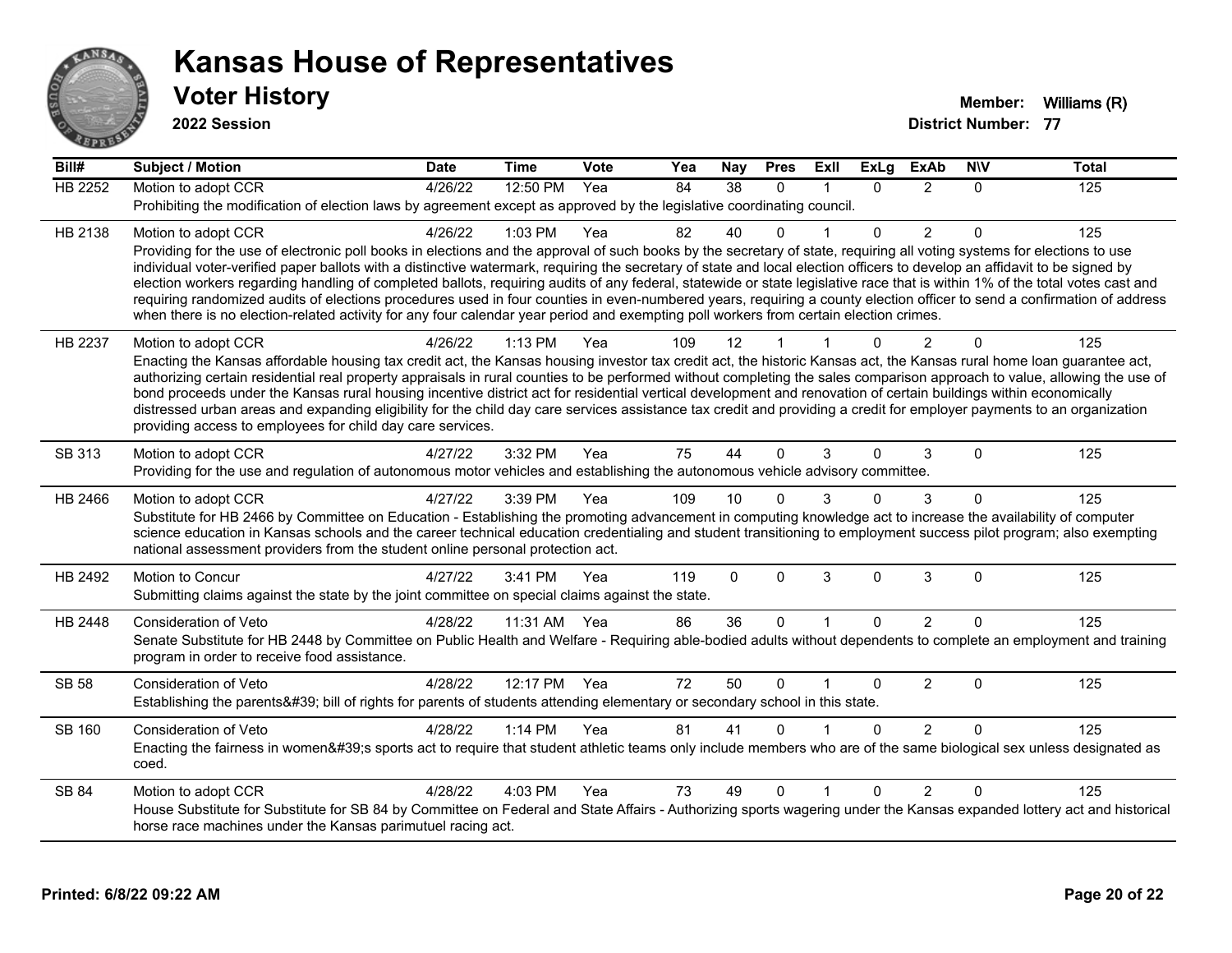

**2022 Session**

**Voter History Member:** Williams (R)

| Bill#          | <b>Subject / Motion</b>                                                                                                                                                                                                                                                                                                             | <b>Date</b> | <b>Time</b>  | Vote | Yea | Nay | <b>Pres</b> | ExIl           | <b>ExLg</b>  | <b>ExAb</b>    | <b>NIV</b>     | <b>Total</b> |
|----------------|-------------------------------------------------------------------------------------------------------------------------------------------------------------------------------------------------------------------------------------------------------------------------------------------------------------------------------------|-------------|--------------|------|-----|-----|-------------|----------------|--------------|----------------|----------------|--------------|
| <b>HB 2567</b> | Motion to adopt CCR                                                                                                                                                                                                                                                                                                                 | 4/28/22     | 5:52 PM      | Yea  | 75  | 45  | $\Omega$    |                | 0            | 4              | 0              | 125          |
|                | Senate Substitute for HB 2567 by Committee on Ways and Means - Removing federal impact aid from the determination of local foundation aid in the Kansas school<br>equity and enhancement act and excluding Fort Leavenworth school district and virtual school students from the capital improvement state aid determination.       |             |              |      |     |     |             |                |              |                |                |              |
| <b>SB 19</b>   | Motion to adopt CCR                                                                                                                                                                                                                                                                                                                 | 4/28/22     | 8:59 PM      | Yea  | 112 | 6   | $\Omega$    |                | 0            | 6              | $\mathbf{0}$   | 125          |
|                | House Substitute for SB 19 by Committee on Energy, Utilities and Telecommunications - Implementing the 988 suicide prevention and mental health crisis hotline in<br>Kansas.                                                                                                                                                        |             |              |      |     |     |             |                |              |                |                |              |
| SB 331         | Motion to adopt CCR                                                                                                                                                                                                                                                                                                                 | 4/28/22     | 9:05 PM      | Yea  | 91  | 26  | $\Omega$    | $\overline{1}$ | $\Omega$     | $\overline{7}$ | $\Omega$       | 125          |
|                | Updating the version of risk-based capital instructions in effect.                                                                                                                                                                                                                                                                  |             |              |      |     |     |             |                |              |                |                |              |
| HB 2510        | Motion to adopt CCR                                                                                                                                                                                                                                                                                                                 | 4/28/22     | 9:34 PM      | Yea  | 95  | 22  | $\Omega$    |                | 0            |                | $\Omega$       | 125          |
|                | Appropriations for FY 2022, FY 2023, and FY 2024, for various state agencies; 2022 omnibus bill; authorizing certain transfers and capital improvement projects.                                                                                                                                                                    |             |              |      |     |     |             |                |              |                |                |              |
| HB 2106        | Sub Motion Not Adopt CCR                                                                                                                                                                                                                                                                                                            | 4/28/22     | 10:02 PM     | Nay  | 39  | 75  | $\Omega$    |                | 0            | $\overline{7}$ | 3              | 125          |
|                | Decreasing the state rate for sales and use taxes for sales of food and food ingredients and providing for the levying of taxes by cities and counties and discontinuing<br>the nonrefundable food sales tax credit.                                                                                                                |             |              |      |     |     |             |                |              |                |                |              |
| HB 2106        | Motion to adopt CCR                                                                                                                                                                                                                                                                                                                 | 4/28/22     | 10:28 PM Yea |      | 114 | 3   | $\Omega$    |                | $\Omega$     | $\overline{7}$ | $\Omega$       | 125          |
|                | Decreasing the state rate for sales and use taxes for sales of food and food ingredients and providing for the levying of taxes by cities and counties and discontinuing<br>the nonrefundable food sales tax credit.                                                                                                                |             |              |      |     |     |             |                |              |                |                |              |
| HB 2495        | Motion to Concur                                                                                                                                                                                                                                                                                                                    | 4/28/22     | 10:31 PM     | Yea  | 116 | 1   | $\Omega$    | 1              | $\Omega$     | $\overline{7}$ | $\Omega$       | 125          |
|                | Prohibiting the disclosure of personal information about a person's affiliation with an entity that is exempt from federal income taxation under section 501(c) of the<br>federal internal revenue code.                                                                                                                            |             |              |      |     |     |             |                |              |                |                |              |
| SB 34          | Motion to adopt CCR                                                                                                                                                                                                                                                                                                                 | 4/28/22     | 11:35 PM     | Yea  | 64  | 53  | $\Omega$    |                | $\mathbf{0}$ |                | $\Omega$       | 125          |
|                | Substitute for SB 34 by Committee on Federal and State Affairs - Requiring review of administrative rules and regulations every five years.                                                                                                                                                                                         |             |              |      |     |     |             |                |              |                |                |              |
| HB 2252        | <b>Consideration of Veto</b>                                                                                                                                                                                                                                                                                                        | 5/23/22     | 11:27 AM     | Yea  | 84  | 37  | $\Omega$    |                | 0            | $\overline{2}$ |                | 125          |
|                | Prohibiting the modification of election laws by agreement except as approved by the legislative coordinating council.                                                                                                                                                                                                              |             |              |      |     |     |             |                |              |                |                |              |
| <b>HB 2387</b> | <b>Consideration of Veto</b>                                                                                                                                                                                                                                                                                                        | 5/23/22     | 11:38 AM     | Yea  | 84  | 38  | $\Omega$    |                | $\Omega$     | $\overline{2}$ | $\Omega$       | 125          |
|                | Prohibiting the issuance of a request for proposal or entering into a new contract for the administration and provision of benefits under the medical assistance program<br>and removing the authority of the governor to prohibit attending or conducting certain religious services and worship services.                         |             |              |      |     |     |             |                |              |                |                |              |
| HB 2136        | Sub Mtn Not Adpt                                                                                                                                                                                                                                                                                                                    | 5/23/22     | 12:42 PM     | Nay  | 37  | 84  | $\Omega$    |                | 0            |                | $\overline{2}$ | 125          |
|                | Establishing the COVID-19 retail storefront property tax relief act to provide partial refunds to certain businesses impacted by COVID-19-related shutdowns and                                                                                                                                                                     |             |              |      |     |     |             |                |              |                |                |              |
|                | restrictions, discontinuing the first 15 days of the month sales and compensating use tax remittance requirements for certain retailers, providing countywide retailers'<br>sales tax authority for Atchison county and delaying implementation of the exclusion of separately stated delivery charges from sales or selling price. |             |              |      |     |     |             |                |              |                |                |              |